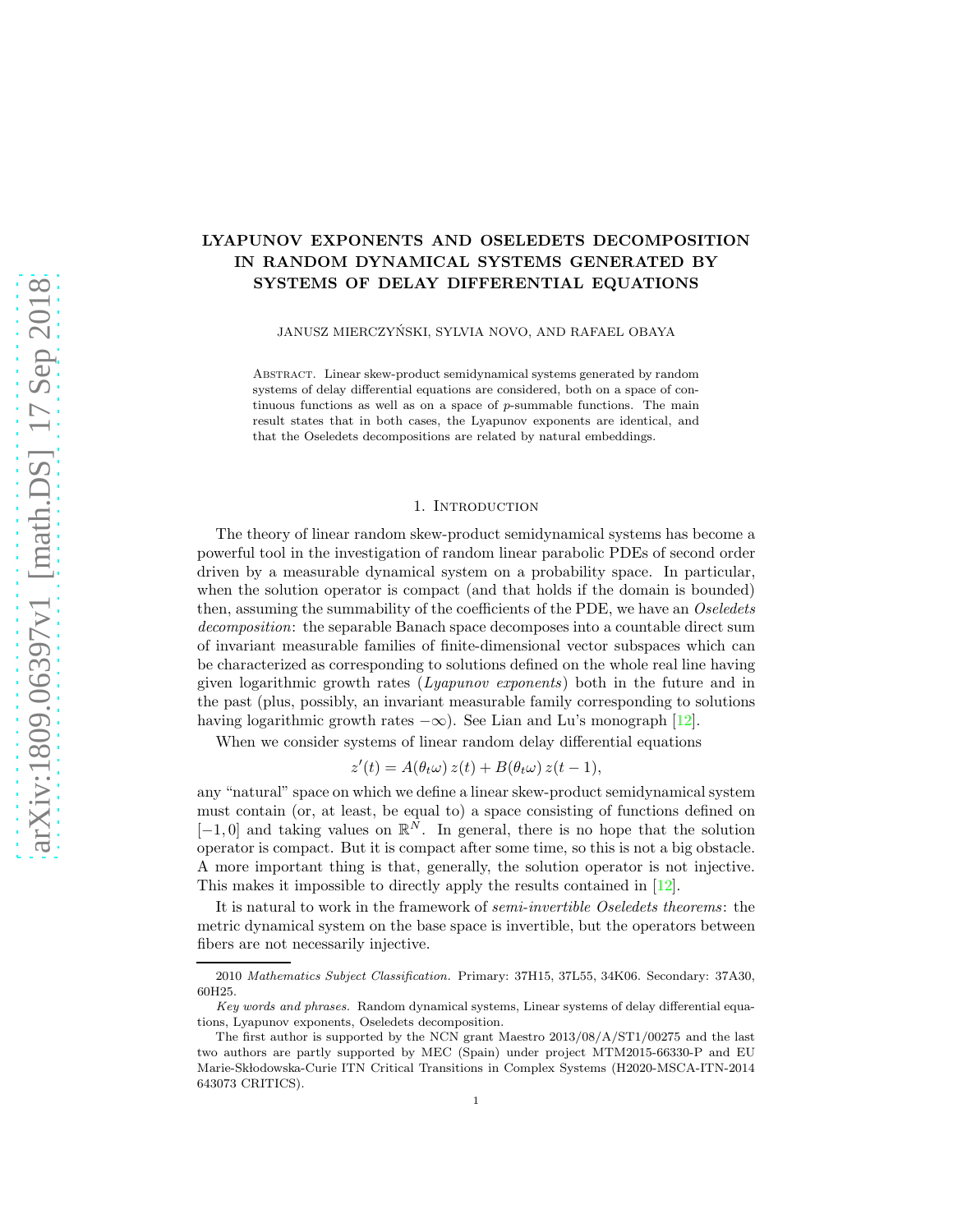For such systems, Doan proved in his dissertation [\[7\]](#page-18-1) the existence of an *Oseledets filtration*: an invariant measurable filtration by finite-codimensional vector subspaces such that the solutions corresponding to the set difference of two subsequent subspaces have logarithmic rates of growth equal to a given Lyapunov exponent. Starting from Doan's results, González-Tokman and Quas [\[9\]](#page-18-2) proved that there exists an Oseledets splitting, provided only that the fibers are separable Banach spaces and that the base space is a Lebesgue space. Indeed, in an earlier paper by Froyland *et al.* [\[8\]](#page-18-3) an Oseledets splitting was obtained, but under an additional assumption that the base space is a Borel subset of a separable complete metric space with the  $\sigma$ -algebra of Borel sets and with a Borel probability measure.

The above result should be considered sufficient for our purposes:  $C([-1,0], \mathbb{R}^{N})$ appears to be the natural, at first sight, Banach space for which the solution operator satisfies all the axioms of a skew-product random semidynamical system. Such a Banach space is separable, and there are no difficulties.

However, one should remember that we sometimes need to calculate (at least, to estimate) the Lyapunov exponents. As shown in Calzada *et al.* [\[3\]](#page-18-4), one needs a Hilbert space, more precisely, the space  $L^2([-1,0],\mathbb{R}^N,\mu_0)$ , with  $\mu_0 = \delta_0 + l$ , where l is the Lebesgue measure on  $[-1, 0]$ , is a natural choice here. In such a case, one can use results from González-Tokman and Quas  $[10]$ : an Oseledets decomposition is proved there for reflexive separable Banach spaces. In general, good geometric properties for the Banach spaces provide a more constructive version of the theory. Mierczyński and Shen [\[13\]](#page-19-0) and Mierczyński *et al.* [\[15\]](#page-19-1) prove, under adequate dynamical assumptions, the existence of a principal Floquet subspace and a generalized exponential separation decomposition when the fiber is a separable Banach space with separable dual.

This has to do with the dual skew-product semidynamical systems. In the case of ordinary differential equations, or parabolic partial differential equations of second order, such dual skew-product systems are generated by adjoint equations. Then, the adjoint equation has the same properties as the original equation, and in many cases one needs only to prove "one half" of a theorem (for example, the existence of an Oseledets filtration, whereas the other half can be given by applying the theorem to the skew-product system generated by the adjoint equation; for a similar approach see Section 3 in Mierczyński and Shen  $[14]$ .

However, this is not the case for delay differential equations. To be sure, there exists a well-defined "abstract" dual skew-product semidynamical system, but, at least in the case of  $C([-1,0], \mathbb{R}^{N})$ , it is not generated by anything resembling an adjoint equation. For generation of the dual system by an adjoint equation (sort of), see Delfour and Mitter [\[5\]](#page-18-6).

The paper is organized as follows. Section [2](#page-2-0) contains preliminaries and explains notions used throughout the rest of the sections. In Section [3](#page-3-0) a definition of an Oseledets decomposition for a measurable linear skew-product semidynamical system is given, and, under appropriate assumptions for our purposes, some theorems of existence are explained

Section 4 is devoted to showing that linear systems of delay differential equations generate measurable linear skew-product semidynamical systems when we take as our fiber both  $C([-1,0], \mathbb{R}^n)$  and  $\mathbb{R}^N \times L_p([-1,0], \mathbb{R}^N)$ , and some measurability and summability assumptions on the coefficients are considered.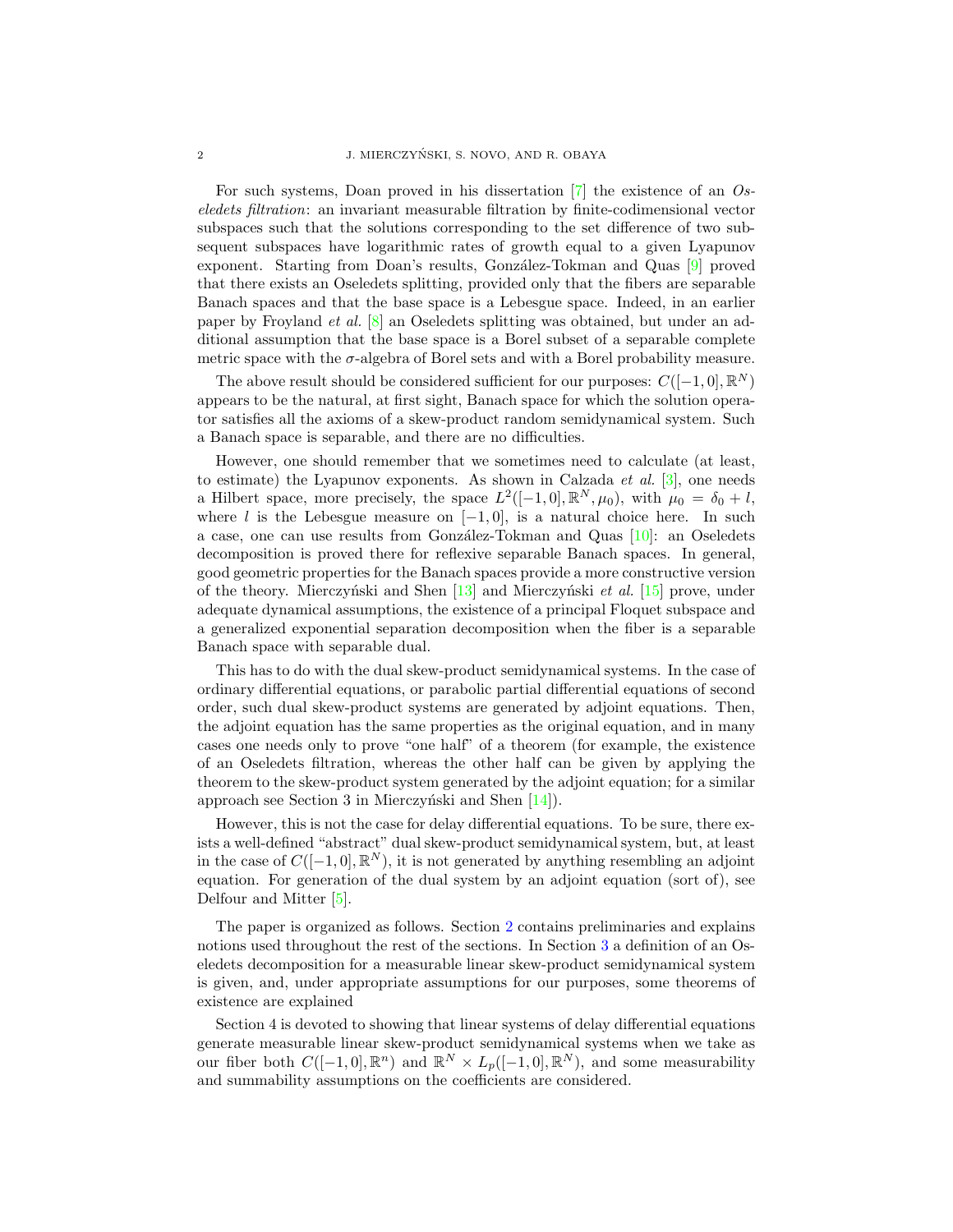The main results of the paper are contained in Section [5.](#page-14-0) It is shown that for both spaces, the Lyapunov exponents are the same, and that the Oseledets decomposition are related by natural embeddings. The importance of these results is that the geometrical methods of construction for the Oseledets subspaces, obtained in [\[10\]](#page-18-5) for reflexive separable Banach spaces, as well as the estimates of Lyapunov exponents, can be applied on  $\mathbb{R}^N \times L_p([-1,0],\mathbb{R}^N)$  and then translated to  $C([-1,0],\mathbb{R}^N)$  by embedding.

## 2. Preliminaries

<span id="page-2-0"></span>Let  $(Y, d)$  be a metric space,  $B(y; \epsilon)$  denotes the closed ball in Y centered at  $y \in Y$  with radius  $\epsilon > 0$ , and  $\mathfrak{B}(Y)$  stands for the  $\sigma$ -algebra of all Borel subsets of Y. For a compact metric space Z and a Banach space X,  $C(Z, X)$  denotes the Banach space of continuous functions from  $Z$  into  $X$ , with the supremum norm. For Banach spaces  $X_1$ ,  $X_2$ ,  $\mathcal{L}(X_1, X_2)$  stands for the Banach space of bounded linear mappings from  $X_1$  into  $X_2$ , endowed with the standard norm. Instead of  $\mathcal{L}(X, X)$  we write  $\mathcal{L}(X)$ .

A *probability space* is a triple  $(\Omega, \mathfrak{F}, \mathbb{P})$ , where  $\Omega$  is a nonempty set,  $\mathfrak{F}$  is a  $\sigma$ -algebra of subsets of  $\Omega$ , and  $\mathbb P$  is a probability measure defined for all  $F \in \mathfrak{F}$ . We always assume that the measure  $\mathbb P$  is complete.

A *measurable dynamical system* on the probability space  $(\Omega, \mathfrak{F}, \mathbb{P})$  is a  $(\mathfrak{B}(\mathbb{R}) \otimes$  $\mathfrak{F}, \mathfrak{F}$ -measurable mapping  $\theta \colon \mathbb{R} \times \Omega \to \Omega$  such that

- $\theta(0,\omega) = \omega$  for any  $\omega \in \Omega$ ,
- $\theta(t_1+t_2,w)=\theta(t_2,\theta(t_1,\omega))$  for any  $t_1, t_2 \in \mathbb{R}$  and any  $\omega \in \Omega$ .

We write  $\theta(t,\omega)$  as  $\theta_t\omega$ . Also, we usually denote measurable dynamical systems by  $((\Omega, \mathfrak{F}, \mathbb{P}),(\theta_t)_{t\in\mathbb{R}})$  or simply by  $(\theta_t)_{t\in\mathbb{R}}$ .

A *metric dynamical system* is a measurable dynamical system  $((\Omega, \mathfrak{F}, \mathbb{P}), (\theta_t)_{t \in \mathbb{R}})$ such that for each  $t \in \mathbb{R}$  the mapping  $\theta_t \colon \Omega \to \Omega$  is P-preserving  $(i.e., \mathbb{P}(\theta_t^{-1}(F)) =$  $\mathbb{P}(F)$  for any  $F \in \mathfrak{F}$  and  $t \in \mathbb{R}$ ). It is said to be *ergodic* if for any invariant  $F \in \mathfrak{F}$ , either  $\mathbb{P}(F) = 1$  or  $\mathbb{P}(F) = 0$ .

We write  $\mathbb{R}^+$  for  $[0,\infty)$ . By a *measurable linear skew-product semidynamical system or semiflow*,  $\Phi = ((U_{\omega}(t))_{\omega \in \Omega, t \in \mathbb{R}^+}, (\theta_t)_{t \in \mathbb{R}})$  on a Banach space X covering a metric dynamical system  $(\theta_t)_{t \in \mathbb{R}}$  we understand a  $(\mathfrak{B}(\mathbb{R}^+) \otimes \mathfrak{F} \otimes \mathfrak{B}(X), \mathfrak{B}(X))$ -measurable mapping

<span id="page-2-2"></span><span id="page-2-1"></span>
$$
[\mathbb{R}^+ \times \Omega \times X \ni (t, \omega, u) \mapsto U_{\omega}(t) u \in X]
$$

satisfying

 $U_{\omega}(0) = \text{Id}_X$  for each  $\omega \in \Omega$ , (2.1)

$$
U_{\theta_s\omega}(t) \circ U_{\omega}(s) = U_{\omega}(t+s) \quad \text{for each } \omega \in \Omega \text{ and } t, s \in \mathbb{R}^+, \qquad (2.2)
$$
  

$$
[X \ni u \mapsto U_{\omega}(t)u \in X] \in \mathcal{L}(X) \quad \text{for each } \omega \in \Omega \text{ and } t \in \mathbb{R}^+.
$$

Sometimes we write simply  $\Phi = ((U_{\omega}(t)),(\theta_t)).$  Eq. [\(2.2\)](#page-2-1) is called the *cocycle property*.

We use also the *semiprocess* notation: for  $\omega \in \Omega$  and  $0 \leq s \leq t$ ,  $U_{\omega}(t, s)$  stands for  $U_{\theta s\omega}(t-s)$ . Then  $U_{\omega}(t) = U_{\omega}(t,0)$ , and  $(2.2)$  takes the form

$$
U_{\omega}(t,\tau) = U_{\omega}(t,s) \circ U_{\omega}(s,\tau) \quad \text{for each } \omega \in \Omega, \ 0 \le \tau \le s \le t.
$$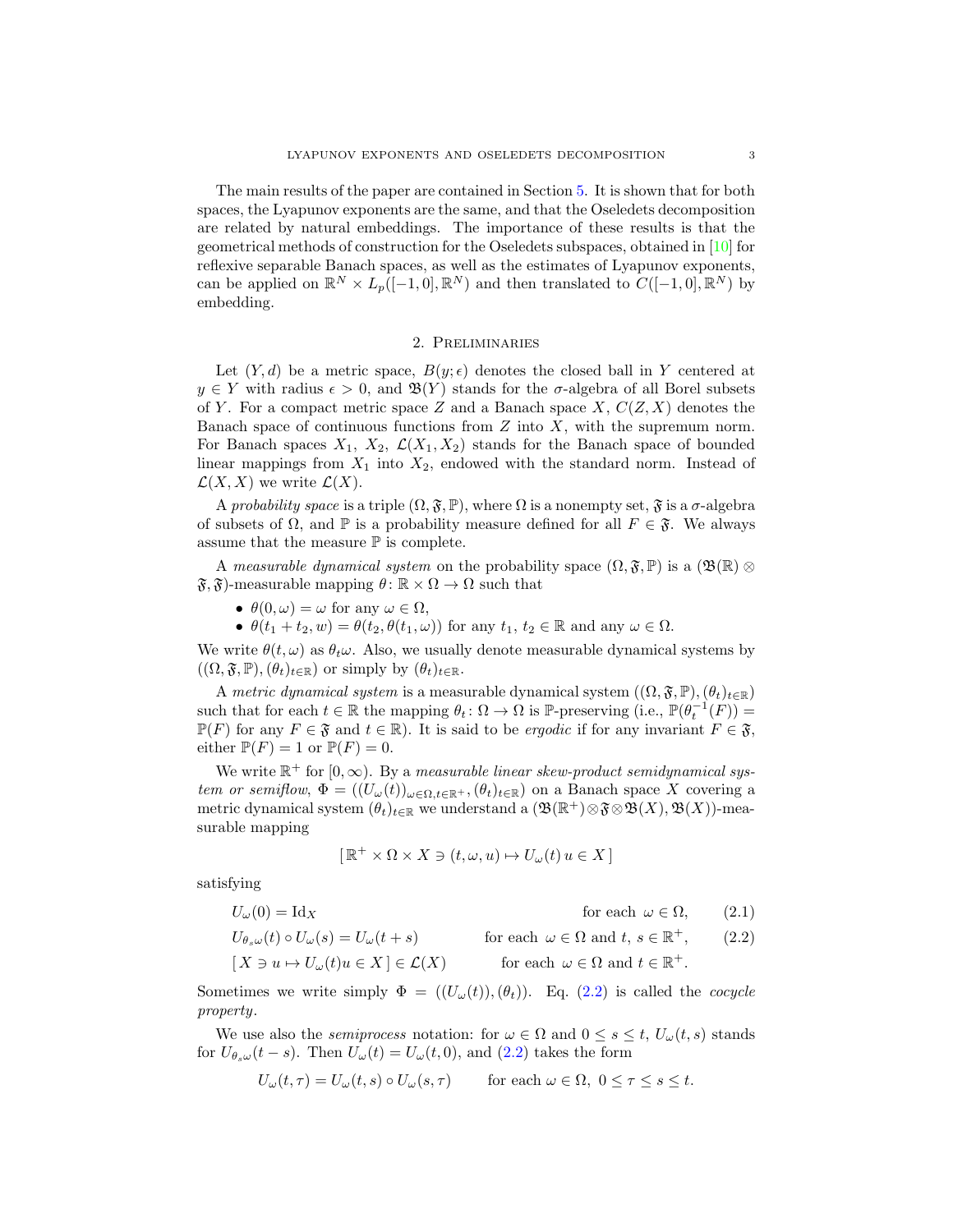Given  $\omega \in \Omega$  and  $u \in X$ , the *positive semiorbit* passing through  $(\omega, u)$  is the  $(\mathfrak{B}([0,\infty),\mathfrak{B}(X))$ -measurable mapping

$$
[[0,\infty)\ni t\mapsto U_{\omega}(t)u\in X].
$$

Given  $\omega \in \Omega$  and  $u \in X$ , a *negative semiorbit* passing through  $(\omega, u)$  is a  $(\mathfrak{B}((-\infty,0],\mathfrak{B}(X))$ -measurable mapping  $\tilde{u}: (-\infty,0] \to X$  such that:

•  $\tilde{u}(0) = u;$ 

•  $\tilde{u}(t+s) = U_{\theta_s\omega}(t) \tilde{u}(s)$  for any  $s \leq 0, t \geq 0$  such that  $s+t \leq 0$ .

For  $(\omega, u)$  a negative semiorbit need not exist, and, if it exists, it need not be unique. A *full or entire orbit* passing through  $(\omega, u) \in \Omega \times X$  is a  $(\mathfrak{B}(\mathbb{R}, \mathfrak{B}(X))$ -measurable mapping  $\tilde{u}: \mathbb{R} \to X$  such that:

•  $\tilde{u}(0) = u$ ;

•  $\tilde{u}(t+s) = U_{\theta_s\omega}(t) \tilde{u}(s)$  for any  $s \in \mathbb{R}, t \geq 0$ .

Let  $\Omega_0 \in \mathfrak{F}$ . A family  $\{E(\omega)\}_{\omega \in \Omega_0}$  of *l*-dimensional vector subspaces of X is *measurable* if there are  $(\mathfrak{F}, \mathfrak{B}(X))$ -measurable functions  $v_1, \ldots, v_l : \Omega_0 \to X$  such that  $\{v_1(\omega), \ldots, v_l(\omega)\}\$ forms a basis of  $E(\omega)$  for each  $\omega \in \Omega_0$ .

Let  ${E(\omega)}_{\omega \in \Omega_0}$  be a family of *l*-dimensional vector subspaces of X, and let  ${F(\omega)}_{\omega \in \Omega_0}$  be a family of *l*-codimensional closed vector subspaces of X, such that  $E(\omega) \oplus F(\omega) = X$  for all  $\omega \in \Omega_0$ . We define the *family of projections associated with the decomposition*  $E(\omega) \oplus F(\omega) = X$  as  $\{P(\omega)\}_{\omega \in \Omega_0}$ , where  $P(\omega)$  is the linear projection of X onto  $F(\omega)$  along  $E(\omega)$ , for each  $\omega \in \Omega_0$ .

The family of projections associated with the decomposition  $E(\omega) \oplus F(\omega) = X$  is called *strongly measurable* if for each  $u \in X$  the mapping  $[ \Omega_0 \ni \omega \mapsto P(\omega)u \in X ]$ is  $(\mathfrak{F}, \mathfrak{B}(X))$ -measurable.

We say that the decomposition  $E(\omega) \oplus F(\omega) = X$ , with  $\{E(\omega)\}_{\omega \in \Omega_0}$  finite-dimensional, is *invariant* if  $\Omega_0$  is invariant,  $U_\omega(t)E(\omega) = E(\theta_t\omega)$  and  $U_\omega(t)F(\omega) \subset$  $F(\theta_t \omega)$ , for each  $t \in \mathbb{T}^+$ .

A strongly measurable family of projections associated with the invariant decomposition  $E(\omega) \oplus F(\omega) = X$  is referred to as *tempered* if

$$
\lim_{t \to \pm \infty} \frac{\ln \|P(\theta_t \omega)\|}{t} = 0 \qquad \mathbb{P}\text{-a.e. on } \Omega_0.
$$

#### 3. Oseledets decomposition

<span id="page-3-0"></span>Let  $\Phi = ((U_{\omega}(t)),(\theta_t))$  be a measurable linear skew-product semidynamical system covering an ergodic metric dynamical system  $((\Omega, \mathfrak{F}, \mathbb{P}),(\theta_t)_{t \in \mathbb{R}})$  with  $\mathbb P$  complete. We assume throughout the present section that

(O1) the functions

$$
\left[\omega \mapsto \sup_{0 \le s \le 1} \ln^+ \|U_\omega(s)\|) \right] \text{ and } \left[\omega \mapsto \sup_{0 \le s \le 1} \ln^+ \|U_{\theta_s \omega} (1-s)\| \right]
$$

belong to  $L_1(\Omega, \mathfrak{F}, \mathbb{P}).$ 

Then it follows from the Kingman subadditive ergodic theorem that there exists  $\lambda_{\text{top}} \in [-\infty, \infty)$  such that

$$
\lim_{t \to \infty} \frac{\ln \|U_{\omega}(t)\|}{t} = \lambda_{\text{top}}
$$

for P-a.e.  $\omega \in \Omega$ , which is referred to as the *top Lyapunov exponent* of  $\Phi$ .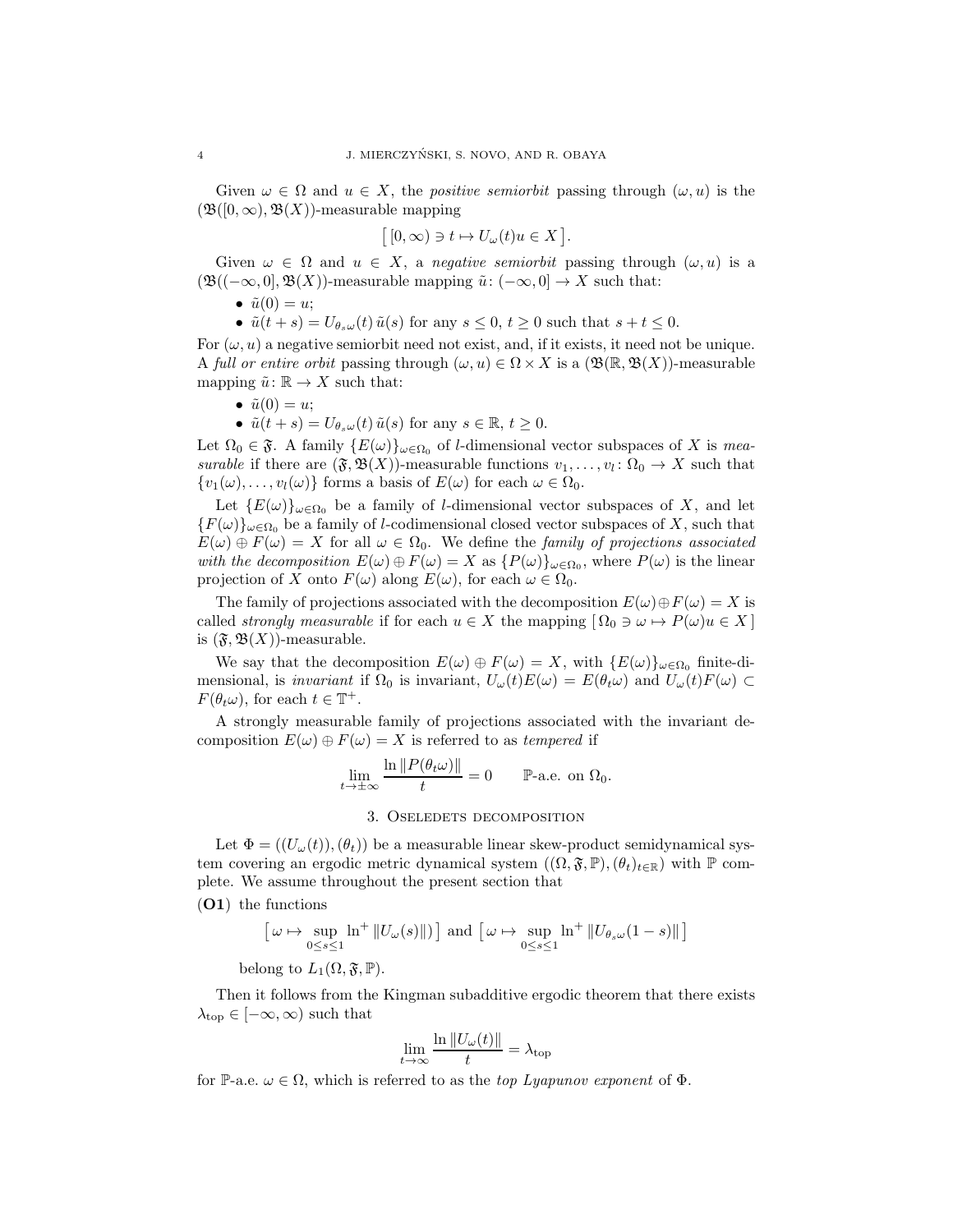We will also assume that

(O2)  $\lambda_{\text{top}} > -\infty$ .

Definition 3.1. Φ admits an *Oseledets decomposition* if there exists an invariant subset  $\Omega_0 \subset \Omega$ ,  $\mathbb{P}(\Omega_0) = 1$ , with the property that one of the following mutually exclusive cases, (I) or (II), holds:

- (I) There are k real numbers  $\lambda_1 = \lambda_{\text{top}} > \cdots > \lambda_k$ , called the *Lyapunov exponents* for  $\Phi$ , k measurable families  $\{E_1(\omega)\}_{\omega \in \Omega_0}, \ldots, \{E_k(\omega)\}_{\omega \in \Omega_0}$  of finite dimensional vector subspaces, and a family  $\{F_{\infty}(\omega)\}_{\omega \in \Omega_0}$  of closed vector subspaces of finite codimension such that
	- (a) for  $i = 1, ..., k$ , any  $\omega \in \Omega_0$  and  $t \geq 0$

$$
U_{\omega}(t)E_i(\omega) = E_i(\theta_t \omega)
$$
 and  $U_{\omega}(t)F_{\infty}(\omega) \subset F_{\infty}(\theta_t \omega)$ ;

(b)  $E_1(\omega) \oplus \ldots \oplus E_k(\omega) \oplus F_\infty(\omega) = X$  for any  $\omega \in \Omega_0$ ; we write

$$
F_i(\omega) := \bigoplus_{j=i+1}^k E_j(\omega) \oplus F_{\infty}(\omega) \text{ for } i = 1,\ldots,k-1, \text{ and } F_0(\omega) := X.
$$

In particular,  $F_i(\omega) = E_{i+1}(\omega) \oplus F_{i+1}(\omega)$  for  $i = 0, 1, \ldots, k-2$ ;

- (c) for  $i = 1, ..., k 1$ , the families of projections associated with the decompositions  $\big(\bigoplus^i$  $\bigoplus_{j=1}^i E_j(\omega) \big) \oplus F_i(\omega) = X$  and  $\Big(\bigoplus_{j=1}^k E_j(\omega) \Big)$  $\bigoplus_{j=1}^k E_j(\omega) \Big) \oplus F_\infty(\omega) \, = \, X$ are strongly measurable and tempered;
- (d) for  $i = 1, ..., k$ , any  $\omega \in \Omega_0$  and any nonzero  $u \in E_i(\omega)$

$$
\lim_{t \to \infty} \frac{\ln \|U_{\omega}(t)|_{E_i(\omega)}\|}{t} = \lim_{t \to \infty} \frac{\ln \|U_{\omega}(t)u\|}{t} = \lambda_i ;
$$

(e) for  $i = 1, ..., k$ , any  $\omega \in \Omega_0$  and any  $u \in F_{i-1}(\omega) \setminus F_i(\omega)$ 

$$
\lim_{t\to\infty}\frac{\ln\|U_{\omega}(t)\,u\|}{t}=\lambda_i\,;
$$

(f) for any  $\omega \in \Omega_0$  and any  $u \in F_{k-1}(\omega) \setminus F_{\infty}(\omega)$ 

$$
\lim_{t \to \infty} \frac{\ln \|U_{\omega}(t) u\|}{t} = \lambda_k ;
$$

(g) for  $i = 1, ..., k$  and any  $\omega \in \Omega_0$ , a nonzero  $u \in F_{i-1}(\omega)$  belongs to  $E_i(\omega)$ if and only if there exists a negative semiorbit  $\tilde{u}: (-\infty, 0] \to X$  passing through  $(\omega, u)$  such that

$$
\lim_{s \to -\infty} \frac{\ln \|\tilde{u}(s)\|}{s} = \lambda_i;
$$

(h) for any  $\omega \in \Omega_0$ 

$$
\lim_{t\to\infty}\frac{\ln||U_\omega(t)|_{F_\infty(\omega)}||}{t}=-\infty.
$$

In this case,  $\{F_1(\omega)\}_\omega \in \Omega_0, \ldots, \{F_{k-1}(\omega)\}_\omega \in \Omega_0, \{F_\infty(\omega)\}_\omega \in \Omega_0$  is called the *Oseledets filtration* for Φ.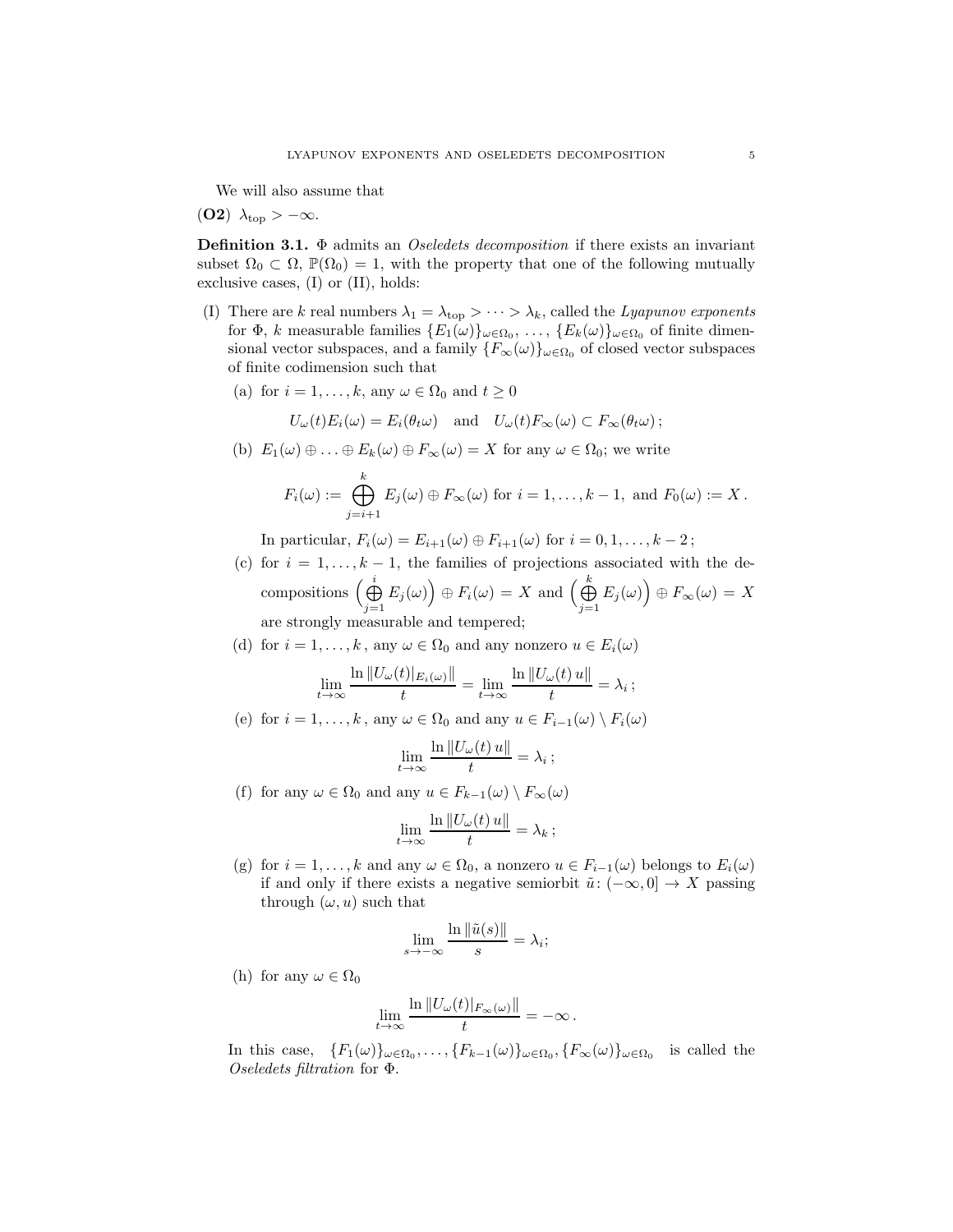- (II) There are a decreasing sequence of real numbers  $\lambda_1 = \lambda_{\text{top}} > \cdots > \lambda_i$  $\lambda_{i+1} > \cdots$  with limit  $-\infty$ , called the *Lyapunov exponents* for  $\Phi$ , countably many measurable families  $\{E_i(\omega)\}_{\omega \in \Omega_0}$ ,  $i \in \mathbb{N}$ , of finite dimensional vector subspaces, and countably many families  $\{F_i(\omega)\}_\omega \in \Omega_0$ ,  $i \in \mathbb{N}$ , of closed vector subspaces of finite codimensions, called the *Oseledets filtration* for Φ, such that
	- (a) for  $i \in \mathbb{N}$ , any  $\omega \in \Omega_0$  and  $t \geq 0$

$$
U_{\omega}(t)E_i(\omega) = E_i(\theta_t \omega) \text{ and } U_{\omega}(t)F_i(\omega) \subset F_i(\theta_t \omega);
$$

(b) for  $i \in \mathbb{N}$  and any  $\omega \in \Omega_0$ 

 $E_1(\omega) \oplus \ldots \oplus E_i(\omega) \oplus F_i(\omega) = X$  and  $F_i(\omega) = E_{i+1}(\omega) \oplus F_{i+1}(\omega)$ ;

- (c) for  $i \in \mathbb{N}$ , the families of projections associated with the decompositions  $\big(\bigoplus^i$  $\bigoplus_{j=1}^{i} E_j(\omega) \big) \oplus F_i(\omega) = X$  are strongly measurable and tempered;
- (d) for  $i \in \mathbb{N}$ , any  $\omega \in \Omega_0$  and any nonzero  $u \in E_i(\omega)$

$$
\lim_{t \to \infty} \frac{\ln \|U_{\omega}(t)|_{E_i(\omega)}\|}{t} = \lim_{t \to \infty} \frac{\ln \|U_{\omega}(t) u\|}{t} = \lambda_i ;
$$

(e) for  $i \in \mathbb{N}$ , any  $\omega \in \Omega_0$  and any  $u \in F_{i-1}(\omega) \setminus F_i(\omega)$ 

$$
\lim_{t \to \infty} \frac{\ln \|U_{\omega}(t) u\|}{t} = \lambda_i
$$

where  $F_0(\omega) := X;$ 

(f) for  $i \in \mathbb{N}$  and any  $\omega \in \Omega_0$ , a nonzero  $u \in F_{i-1}(\omega)$  belongs to  $E_i(\omega)$  if and only if there exists a negative semiorbit  $\tilde{u}: (-\infty, 0] \to X$  passing through  $(\omega, u)$  such that

$$
\lim_{s \to -\infty} \frac{\ln \|\tilde{u}(s)\|}{s} = \lambda_i;
$$

(g) for  $i \in \mathbb{N}$  and any  $\omega \in \Omega_0$ 

$$
\lim_{t\to\infty}\frac{\ln||U_\omega(t)|_{F_i(\omega)}||}{t}=\lambda_{i+1}\,;
$$

(h) for any  $\omega \in \Omega_0$  and a nonzero  $u \in \bigcap^{\infty}$  $\bigcap_{j=1} F_j(\omega) =: F_{\infty}(\omega)$  $\lim_{t\to\infty}\frac{\ln\|U_\omega(t)\,u\|}{t}$  $\frac{f^{(c)}(x)}{t} = -\infty.$ 

As a consequence of the existence of an Oseledets decomposition, we easily deduce the following properties.

<span id="page-5-1"></span>Proposition 3.2. *Assume that* Φ *admits an Oseledets decomposition. Then for*  $\operatorname{each} \omega \in \Omega_0$  *and each nonzero*  $u \in X$  *the limit* 

<span id="page-5-0"></span>
$$
\lim_{t \to \infty} \frac{\ln \|U_{\omega}(t)u\|}{t} \tag{3.1}
$$

*exists and equals some Lyapunov exponent*  $\lambda_i$  *or*  $-\infty$ *.* 

*Proof.* Assume case (I) and fix  $\omega \in \Omega_0$  and a nonzero  $u \in X$ . If u belongs to  $F_{\infty}(\omega)$  then [\(3.1\)](#page-5-0) equals  $-\infty$ . If u does not belong to  $F_{\infty}(\omega)$  then there is a  $j \in \{1, \ldots, k\}$  such that in the decomposition  $E_1(\omega) \oplus \ldots \oplus E_k(\omega) \oplus F_{\infty}(\omega) = X$ the  $E_i(\omega)$ -coordinate of u is nonzero. Now, take i to be the smallest such a j. If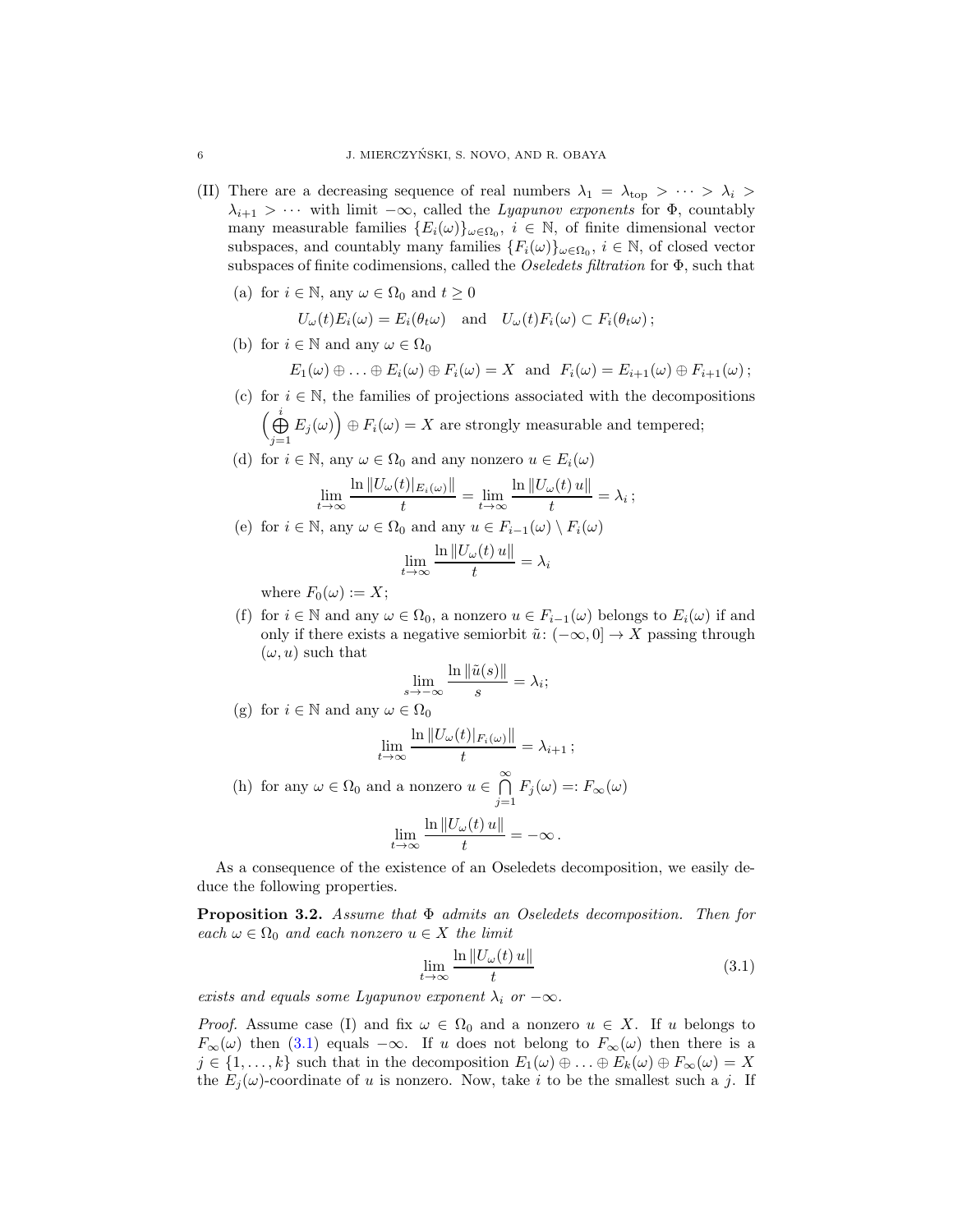$i \in \{1, \ldots, k-1\}$  one has  $u \in F_{i-1}(\omega) \setminus F_i(\omega)$ , consequently  $(3.1)$  equals  $\lambda_i$ . If  $i = k$  then  $u \in F_{k-1}(\omega) \setminus F_{\infty}(\omega)$  and  $(3.1)$  is  $\lambda_k$ .

Assume case (II) and fix  $\omega \in \Omega_0$  and a nonzero  $u \in X$ . If in each decomposition  $E_1(\omega) \oplus \ldots \oplus E_i(\omega) \oplus F_i(\omega) = X$  the  $E_j(\omega)$ -coordinates,  $j \in \{1, \ldots, i\}$ , of u are zero, then  $u \in F_{\infty}(\omega)$ , so [\(3.1\)](#page-5-0) is  $-\infty$ . Otherwise there is an  $i \in \mathbb{N}$  such that in the decomposition  $E_1(\omega) \oplus \ldots \oplus E_i(\omega) \oplus F_i(\omega) = X$  the  $E_i(\omega)$ -coordinates,  $j \in \{1, \ldots, i-1\}$ , of u are zero and the  $E_i(\omega)$ -coordinate is nonzero, then  $u \in$  $F_{i-1}(\omega) \setminus F_i(\omega)$  and  $(3.1)$  equals  $\lambda_i$ . .

<span id="page-6-0"></span>Proposition 3.3. *Assume that* Φ *admits an Oseledets decomposition. Then for*  $each \omega \in \Omega_0$  *and each*  $i = 1, \ldots, k$  *in case* (I)*, or each*  $i \in \mathbb{N}$  *in case* (II)*, a nonzero*  $u \in X$  *belongs to*  $E_i(\omega)$  *if and only if there exists a full orbit*  $\widetilde{u}: \mathbb{R} \to X$  *passing through*  $(\omega, u)$  *such that* 

$$
\lim_{t \to \pm \infty} \frac{\ln \|\widetilde{u}(t)\|}{t} = \lambda_i
$$

.

*Proof.* The necessity is a consequence of (e) or (f), and (g) for the case (I), and (e) and (f) for the case (II). Assume now that for some nonzero  $u \in X$  there exists a full orbit with the above properties. It follows from (e) or (f) in the first case, or (e) in the second one, that u belongs to  $F_{i-1}(\omega)$  for some  $i = 1, \ldots, k$ , or some  $i \in \mathbb{N}$  respectively. Now we need to apply  $(I)(g)$  or  $(II)(f)$  to finish the proof.  $\Box$ 

It follows from the results in [\[12\]](#page-18-0) that if X is separable and  $U_{\omega}(1)$  is an injective and compact operator for all  $\omega \in \Omega$  then there exists an Oseledets decomposition.

The papers [\[8\]](#page-18-3) and [\[9\]](#page-18-2) give a proof of the Oseledets decomposition for semiinvertible discrete ergodic transformations. We want to state a version of these results valid for continuous linear skew-product semidynamical systems. We omit the details of the proof that follow standard arguments from the theory mentioned above. The conclusions of this theorem will be relevant in the applications to the theory of delay differential equations.

Theorem 3.4. *Assume* Φ *is a measurable linear skew-product semidynamical system satisfying the following:*

- (a) Ω *is a Lebesgue space,*
- (b) X *is a separable Banach space, and*
- (c)  $U_{\omega}(1)$  *is a compact operator for all*  $\omega \in \Omega$ *.*

*Then* Φ *admits an Oseledets decomposition.*

*Indication of proof.* The existence of a discrete-time Oseledets decomposition for systems satisfying (a), (b) and (c) was proved in  $[9,$  Theorem. A. To pass to the continuous-time decomposition we proceed along the lines of the proof of  $[12]$ , Theorem. 3.3.  $\Box$ 

Remark 3.5. Analogously, from a discrete-time result in [\[10,](#page-18-5) Corollary 17], the existence of an Oseledets decomposition for  $\Phi$  is obtained when X is a separable and reflexive Banach space and (a) is not assumed. The importance of this approach is its constructive nature. More precisely, a way of approximating the Oseledets splitting is provided, which is important in applications.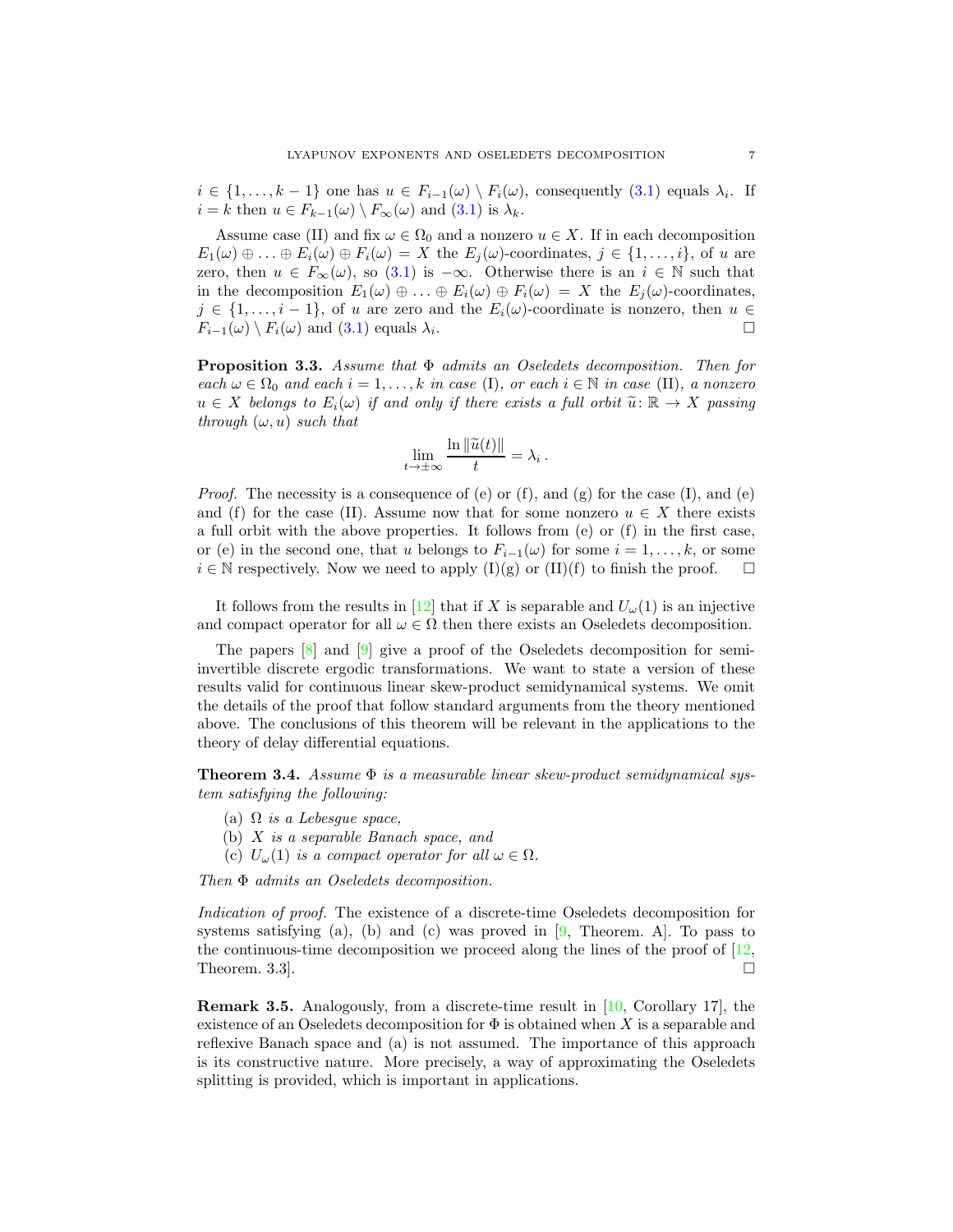## 4. Semiflows generated by linear random delay differential **EQUATIONS**

This section is devoted to show the applications of the previous theory to random dynamical systems generated by systems of linear random delay differential equations of the form

<span id="page-7-0"></span>
$$
z'(t) = A(\theta_t \omega) z(t) + B(\theta_t \omega) z(t-1), \qquad (4.1)
$$

where  $z(t) \in \mathbb{R}^N$ ,  $N \geq 2$ ,  $A(\omega)$ ,  $B(\omega)$  are  $N \times N$  real matrices:

$$
A(\omega) = \begin{pmatrix} a_{11}(\omega) & a_{12}(\omega) & \cdots & a_{1N}(\omega) \\ a_{21}(\omega) & a_{22}(\omega) & \cdots & a_{2N}(\omega) \\ \vdots & \vdots & \ddots & \vdots \\ a_{N1}(\omega) & a_{N2}(\omega) & \cdots & a_{NN}(\omega) \end{pmatrix}, \quad B(\omega) = \begin{pmatrix} b_{11}(\omega) & b_{12}(\omega) & \cdots & b_{1N}(\omega) \\ b_{21}(\omega) & b_{22}(\omega) & \cdots & b_{2N}(\omega) \\ \vdots & \vdots & \ddots & \vdots \\ b_{N1}(\omega) & b_{N2}(\omega) & \cdots & b_{NN}(\omega) \end{pmatrix},
$$

and  $((\Omega, \mathfrak{F}, \mathbb{P}),(\theta_t)_{t \in \mathbb{R}})$  is an ergodic metric dynamical system, with  $\mathbb P$  complete.

From now on, the Euclidean norm on  $\mathbb{R}^N$  will be denote by  $\|\cdot\|$ ,  $\mathbb{R}^{N \times N}$  will stand for the algebra of  $N \times N$  real matrices with the operator or matricial norm induced by the Euclidean norm, i.e.,  $||A|| := \sup{||Au|| \mid ||u|| \leq 1}$ , for any  $A \in \mathbb{R}^{N \times N}$ .

We denote by C the Banach space  $C([-1, 0], \mathbb{R}^{N})$  of continuous  $\mathbb{R}^{N}$ -valued functions defined on  $[-1, 0]$ , with the supremum norm (denoted by  $\|\cdot\|_C$ ).

For  $1 < p < \infty$ , let  $L = \mathbb{R}^N \times L_p([-1,0],\mathbb{R}^N)$  be the separable Banach space with the norm

<span id="page-7-3"></span>
$$
||u||_L = ||u_1|| + ||u_2||_p = ||u_1|| + \left(\int_{-1}^0 ||u_2(s)||^p ds\right)^{1/p}
$$
(4.2)

for any  $u = (u_1, u_2)$  with  $u_1 \in \mathbb{R}^N$  and  $u_2 \in L_p([-1, 0], \mathbb{R})$ .

We denote by  $J$  the linear mapping from  $C$  to  $L$ 

<span id="page-7-4"></span>
$$
J: C \longrightarrow L
$$
  
\n
$$
u \mapsto (u(0), u),
$$
\n(4.3)

which belongs to  $\mathcal{L}(C, L)$  and  $||J|| = 2$ . In the following, p will be fixed and  $q \in (0,\infty)$  is such that  $1/p + 1/q = 1$ .

Now we introduce the assumptions on the coefficients of the family  $(4.1)$ :

- <span id="page-7-2"></span><span id="page-7-1"></span>(S1) (Measurability)  $A, B: \Omega \to \mathbb{R}^{N \times N}$  are  $(\mathfrak{F}, \mathfrak{B}(\mathbb{R}^{N \times N}))$ -measurable.
- (S2) (Summability) The  $(\mathfrak{F}, \mathfrak{B}(\mathbb{R}))$ -measurable functions  $a, b \colon \Omega \to \mathbb{R}$  defined as  $a(\omega) := ||A(\omega)||$  and  $b(\omega) := ||B(\omega)||$  have the properties:

$$
[\Omega \ni \omega \mapsto a(\omega) \in \mathbb{R}] \in L_1(\Omega, \mathfrak{F}, \mathbb{P}), \text{ and}
$$

$$
[\Omega \ni \omega \mapsto \ln^+ \int_0^1 |b(\theta_r \omega)|^q dr \in \mathbb{R}] \in L_1(\Omega, \mathfrak{F}, \mathbb{P}).
$$

Remark 4.1. The following is sufficient for the fulfillment of the second condition in  $(S2)$  $(S2)$  $(S2)$ :

$$
[\Omega \ni \omega \mapsto b(\omega) \in \mathbb{R}] \in L_q(\Omega, \mathfrak{F}, \mathbb{P}).
$$

Indeed, since  $|b|^q \in L_1(\Omega, \mathfrak{F}, \mathbb{P})$  and the measure  $\mathbb P$  is invariant, for any  $t \in \mathbb{R}$ 

$$
\int_{\Omega} |b(\theta_t \omega')|^q \, d\mathbb{P}(\omega') = \int_{\Omega} |b(\omega')|^q \, d\mathbb{P}(\omega')
$$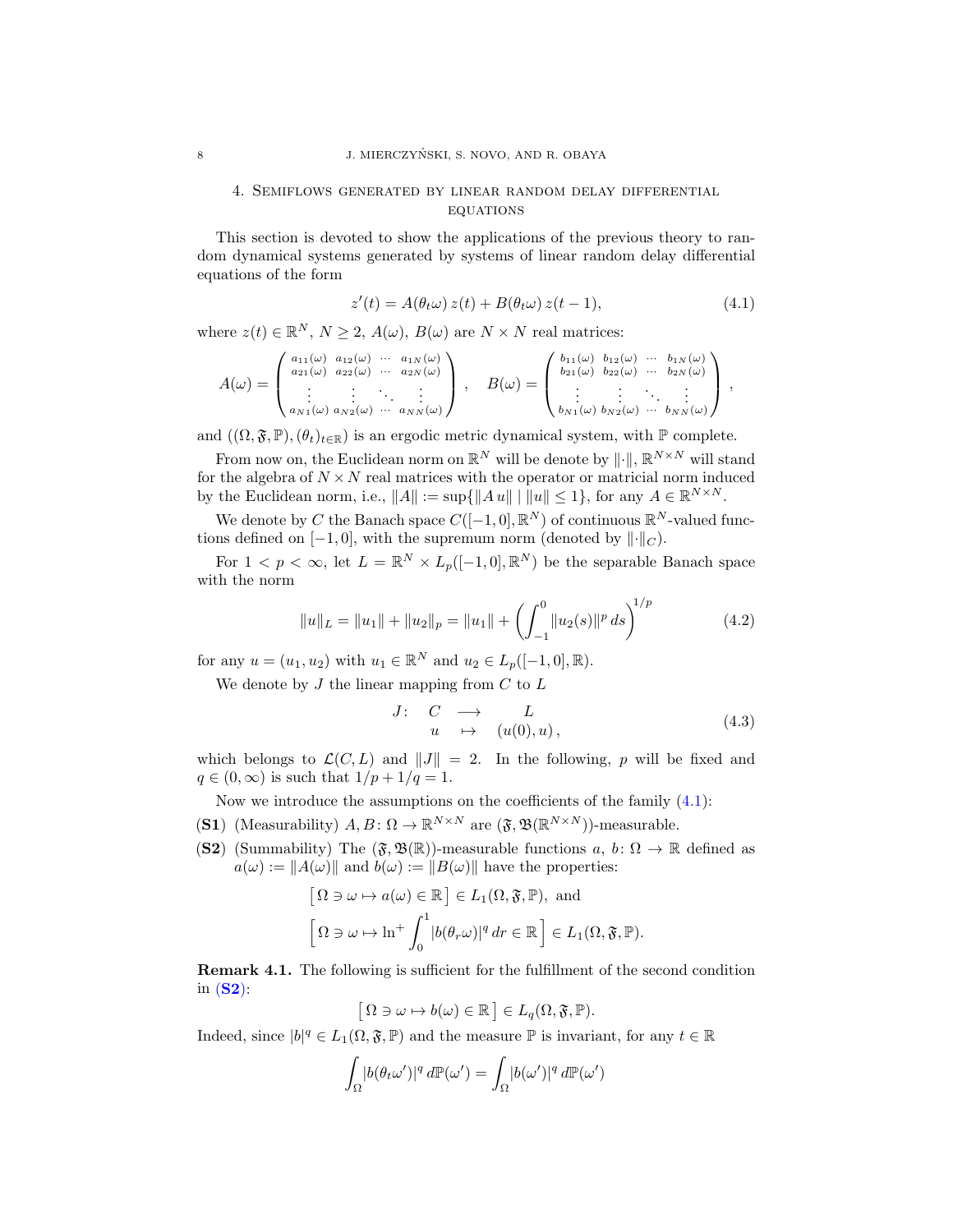and an application of Fubini's theorem gives that the map

$$
\left[\Omega\ni\omega\mapsto\int_0^1|b(\theta_r\omega)|^q\,dr\in\mathbb{R}\right]
$$

belongs to  $L_1(\Omega, \mathfrak{F}, \mathbb{P})$ , from which the required statement follows immediately.

4.1. Linear skew-product semiflows on  $C$  and  $L$ . Before proceeding to the existence of solutions, notice that the coefficients  $A$  and  $B$  are defined only  $\mathbb{P}\text{-a.e.}$ on  $\Omega$ , whereas the theory of Lyapunov exponents requires us to have the solution operator defined on the whole of  $\Omega$ . In particular, we need to have

$$
[\mathbb{R} \ni t \mapsto a(\theta_t \omega) \in \mathbb{R}] \in L_{1,\mathrm{loc}}(\mathbb{R}), \tag{4.4}
$$

$$
[\mathbb{R} \ni t \mapsto b(\theta_t \omega) \in \mathbb{R}] \in L_{q,loc}(\mathbb{R}) \subset L_{1,loc}(\mathbb{R}), \tag{4.5}
$$

for each  $\omega \in \Omega$ . Since  $a \in L_1(\Omega, \mathfrak{F}, \mathbb{P})$  and the measure  $\mathbb P$  is invariant, for any  $t \in \mathbb{R}$ 

<span id="page-8-1"></span><span id="page-8-0"></span>
$$
\int_{\Omega} a(\theta_t \omega') d\mathbb{P}(\omega') = \int_{\Omega} a(\omega') d\mathbb{P}(\omega')
$$

and an application of Fubini's theorem gives [\(4.4\)](#page-8-0) for  $\omega \in \Omega_1 \subset \Omega$ , invariant set of full measure. Analogously, from the second condition in  $(S2)$  $(S2)$  $(S2)$ , there is an invariant set  $\Omega_2 \subset \Omega$  of full measure such that  $[\mathbb{R} \ni t \mapsto b(\theta_t \omega) \in \mathbb{R}] \in L_{q,loc}(\mathbb{R}) \subset L_{1,loc}(\mathbb{R})$ . Then we can put the value of  $A(\omega)$  and  $B(\omega)$  for  $\omega \in \Omega \setminus (\Omega_1 \cap \Omega_2)$  to be equal to zero to obtain [\(4.4\)](#page-8-0) and [\(4.5\)](#page-8-1) for all  $\omega \in \Omega$ , as needed.

As a consequence, for a fixed  $\omega \in \Omega$  we will denote by  $U^0_{\omega}(\cdot)$  the fundamental matrix solution of the system of Carathéodory linear ordinary differential equations  $z' = A(\theta_t \omega) z$  and define

<span id="page-8-2"></span>
$$
c(\omega) := \sup_{0 \le t_1 < t_2 \le 1} \| U_{\theta_{t_1}\omega}^0(t_2 - t_1) \|, \quad d(\omega) := \left( \int_{-1}^0 b^q(\theta_{s+1}\omega) \, ds \right)^{1/q}.
$$
 (4.6)

Notice that  $c(\omega) \geq 1$ . The following two lemmas will be used later.

<span id="page-8-3"></span>**Lemma 4.2.** *Assume* ([S1](#page-7-2)) *and* ([S2](#page-7-1))*. Then for any*  $\omega \in \Omega$ *,* 

$$
c(\omega) \le \exp\biggl(\int_0^1 a(\theta_\tau \omega) d\tau\biggr).
$$

*Proof.* Fix  $\omega \in \Omega$ ,  $u_0 \in \mathbb{R}^N$ ,  $t_1 \geq 0$  and denote  $z(t) := U_{\theta_{t_1}\omega}^0(t) u_0$ . Since for  $t \geq 0$ 

$$
||z(t)|| \le ||u_0|| + \int_0^t ||A(\theta_{t_1+\tau}\omega)|| \, ||z(\tau)|| \, d\tau = ||u_0|| + \int_0^t a(\theta_{t_1+\tau}\omega) \, ||z(\tau)|| \, d\tau,
$$

Gronwall inequality provides

$$
||z(t)|| \le ||u_0|| \exp\left(\int_0^t a(\theta_{t_1+\tau}\omega) d\tau\right) = ||u_0|| \exp\left(\int_{t_1}^{t+t_1} a(\theta_{\tau}\omega) d\tau\right)
$$

for  $t \geq 0$ . Hence, for  $0 \leq t_1 < t_2 \leq 1$ 

$$
||U^0_{\theta_{t_1}\omega}(t_2-t_1)|| \leq \exp\left(\int_{t_1}^{t_2} a(\theta_\tau \omega) d\tau\right) \leq \exp\left(\int_0^1 a(\theta_\tau \omega) d\tau\right),
$$

which finishes the proof.  $\Box$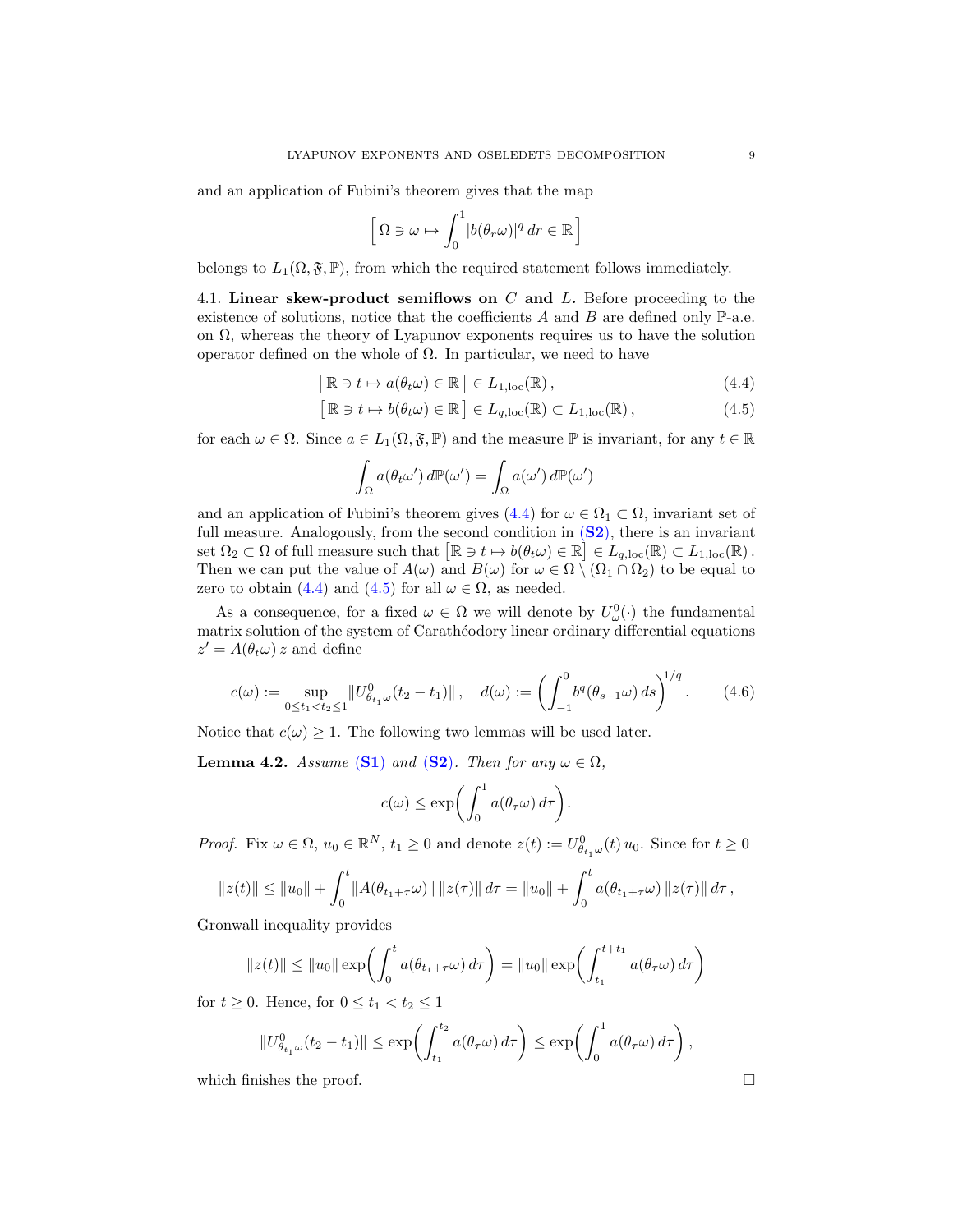<span id="page-9-3"></span>**Lemma 4.3.** *Under assumptions* ([S1](#page-7-2)) *and* ([S2](#page-7-1))*, for any*  $\omega \in \Omega$ ,  $0 \le t \le 1$ *, and*  $u = (u_1, u_2) \in L = \mathbb{R}^N \times L_p([-1, 0], \mathbb{R}^N)$  there holds

$$
\left\| U^0_\omega(t) u_1 + \int_0^t U^0_{\theta_\tau\omega}(t-\tau) B(\theta_\tau\omega) u_2(\tau-1) d\tau \right\| \leq c(\omega) \left(1 + d(\omega)\right) \|u\|_{L}.
$$

*Proof.* For simplicity, let us denote the left-hand side by  $||z(t)||$ . Then, from [\(4.5\)](#page-8-1),  $(4.6), u_2 \in L_p([-1,0], \mathbb{R}^N)$  $(4.6), u_2 \in L_p([-1,0], \mathbb{R}^N)$  (i.e.  $||u_2|| \in L_p([-1,0], \mathbb{R})$ ) and Hölder inequality, we deduce that

$$
||z(t)|| \le ||U_{\omega}^{0}(t) u_{1}|| + \left\| \int_{0}^{t} U_{\theta_{\tau}\omega}^{0}(t-\tau) B(\theta_{\tau}\omega) u_{2}(\tau-1) d\tau \right\|
$$
  
\n
$$
\le c(\omega) \left[ ||u_{1}|| + \int_{0}^{1} b(\theta_{\tau}\omega) ||u_{2}(\tau-1)|| d\tau \right]
$$
  
\n
$$
= c(\omega) \left[ ||u_{1}|| + \int_{-1}^{t-1} b(\theta_{\tau+1}\omega) ||u_{2}(\tau)|| d\tau \right]
$$
  
\n
$$
\le c(\omega) \left[ ||u_{1}|| + \int_{-1}^{0} b(\theta_{\tau+1}\omega) ||u_{2}(\tau)|| d\tau \right] \le c(\omega) \left[ ||u_{1}|| + d(\omega) ||u_{2}||_{p} \right],
$$

<span id="page-9-4"></span>which together with  $(4.2)$  finishes the proof.

$$
\Box
$$

4.1.1. *Semiflows on*  $C([-1,0], \mathbb{R}^N)$ . We start with the problem of the existence of solution to the initial value problem

<span id="page-9-0"></span>
$$
\begin{cases} z'(t) = A(\theta_t \omega) z(t) + B(\theta_t \omega) z(t-1), & t \in [0, \infty) \\ z(t) = u(t), & t \in [-1, 0], \end{cases}
$$
(4.7)

where the initial datum u is assumed to belong to  $C = C([-1, 0], \mathbb{R}^{N})$  and assumptions  $(S1)$  $(S1)$  $(S1)$  and  $(S2)$  $(S2)$  $(S2)$  hold.

To emphasize the dependence of the equation (resp. the initial value problem) on  $\omega \in \Omega$  we will write  $(4.1)_{\omega}$  (resp.  $(4.7)_{\omega}$ ).

From [\(4.4\)](#page-8-0) and [\(4.5\)](#page-8-1), for a fixed  $\omega \in \Omega$  and  $0 \le t \le 1$ , as shown by Coddington and Levinson [\[4,](#page-18-7) Theorem 2.1], the system  $(4.7)_{\omega}$  of Carathéodory type has a unique solution, which can be written as

<span id="page-9-2"></span>
$$
z(t,\omega,u) = U^0_{\omega}(t) u(0) + \int_0^t U^0_{\theta_{\tau}\omega}(t-\tau) B(\theta_{\tau}\omega) u(\tau-1) d\tau, \qquad (4.8)
$$

and, for  $1 \le t \le 2$  as

$$
z(t,\omega,u) = U^0_{\omega}(t-1) z(1,\omega,u) + \int_1^t U^0_{\theta\tau\omega}(t-\tau) B(\theta_\tau\omega) z(\tau-1,\omega,u) d\tau, \quad (4.9)
$$

where, as before,  $U^0_\omega(\cdot)$  denotes the fundamental matrix solution of  $z' = A(\theta_t \omega) z$ . In a recursive way we obtain the formula for  $z(t, \omega, u)$  for any  $t \in [-1, \infty)$ . Moreover, it can be checked that for each  $t$  and  $r\geq 0$ 

<span id="page-9-1"></span>
$$
z(t+r, \omega, u) = z(t, \theta_r \omega, z_r(\omega, u)), \qquad (4.10)
$$

where  $z_r(\omega, u): [-1, 0] \to \mathbb{R}, s \mapsto z(r + s, \omega, u)$ , and  $z_t(\omega, u) \in C$  for each  $t \geq 0$ ,  $\omega \in \Omega$  and  $u \in C$ . Therefore, we can define the linear operator

$$
U_{\omega}^{(C)}(t): \quad C \quad \longrightarrow \quad C
$$
  
\n
$$
u \quad \mapsto \quad z_t(\omega, u). \tag{4.11}
$$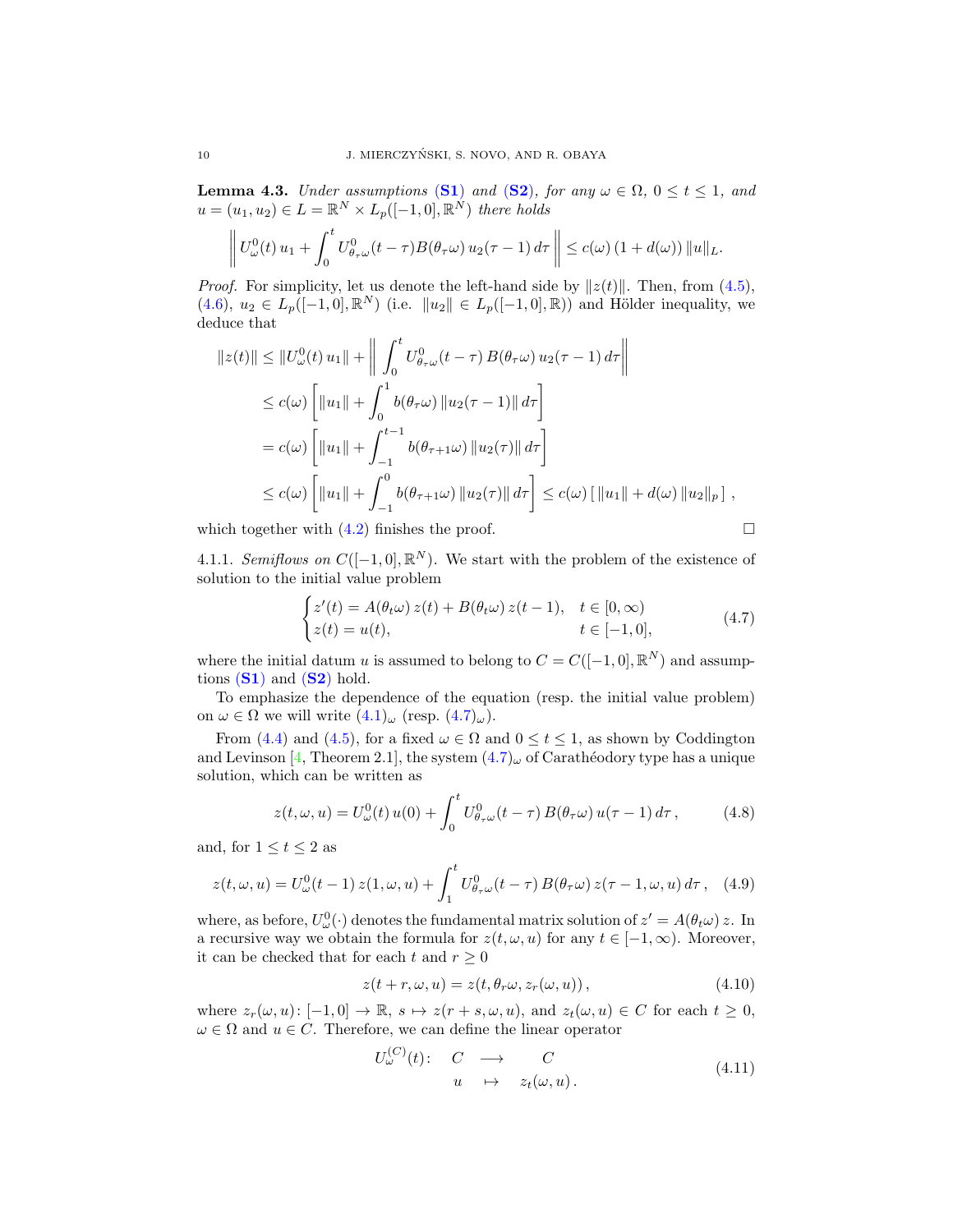<span id="page-10-3"></span>**Proposition 4.4.** *Under assumptions* ([S1](#page-7-2)) and ([S2](#page-7-1)),  $U^{(C)}_{\omega}(t)$  satisfies [\(2.1\)](#page-2-2), [\(2.2\)](#page-2-1) *and*  $U_{\omega}^{(C)}(t) \in \mathcal{L}(C)$  *for each*  $t \geq 0$  *and*  $\omega \in \Omega$ *.* 

*Proof.* Relation  $(2.1)$  is immediate and  $(2.2)$  follows from  $(4.10)$ . Once that this cocycle property is shown, to prove that  $U_{\omega}^{(C)}(t) \in \mathcal{L}(C)$  for  $t \geq 0$ , it is enough to check that  $U_{\omega}^{(C)}(t)$  is a bounded operator for  $t \in [0,1]$  and  $\omega \in \Omega$ , which is a consequence of equation [\(4.8\)](#page-9-2) and Lemma [4.3](#page-9-3) applied to  $u_1 = u(0)$  and  $u_2 = u$ because

$$
||U_{\omega}^{(C)}(t) u||_{C} = \sup_{s \in [-1,0]} ||z(t+s,\omega,u)|| \le \sup_{s \in [-t,0]} \{ ||u||_{C}, ||z(t+s,\omega,u)|| \}
$$
  

$$
\le \max \{ ||u||_{C}, c(\omega) (1 + d(\omega)) [||u(0)|| + ||u||_{p} ] \}
$$
  

$$
\le 3 c(\omega) (1 + d(\omega)) ||u||_{C},
$$

that is,  $||U_{\omega}^{(C)}(t)|| \leq 3 c(\omega) (1 + d(\omega))$  for  $t \in [0, 1]$ , which finishes the proof.  $\square$ 

4.1.2. *Semiflows on* L*.* Consider the initial value problem

<span id="page-10-0"></span>
$$
\begin{cases}\n z'(t) = A(\theta_t \omega) z(t) + B(\theta_t \omega) z(t-1), & t \in [0, \infty) \\
z(t) = u_2(t), & t \in [-1, 0), \\
z(0) = u_1,\n\end{cases} (4.12)
$$

with initial datum  $u = (u_1, u_2)$  belonging to  $L = \mathbb{R}^N \times L_p([-1, 0], \mathbb{R}^N)$ , and assume that  $(S1)$  $(S1)$  $(S1)$  and  $(S2)$  $(S2)$  $(S2)$  hold.

As in Subsection [4.1.1,](#page-9-4) from [\(4.4\)](#page-8-0) and [\(4.5\)](#page-8-1), for a fixed  $\omega \in \Omega$  and  $0 \le t \le 1$ , as shown in [\[4,](#page-18-7) Theorem 2.1], the system  $(4.12)_{\omega}$  of Carathéodory type has a unique solution, which can be written as

<span id="page-10-2"></span>
$$
z(t,\omega,u) = U^0_{\omega}(t)u_1 + \int_0^t U^0_{\theta_{\tau}\omega}(t-\tau) B(\theta_{\tau}\omega) u_2(\tau-1) d\tau, \qquad (4.13)
$$

and, as before, in a recursive way the solution of  $(4.12)_{\omega}$  can be written as

$$
z(t,\omega,u) = U^0_{\omega}(t)u_1 + \int_0^t U^0_{\theta_\tau\omega}(t-\tau)B(\theta_\tau\omega)z(\tau-1,\omega,u) d\tau, \quad t > 0. \tag{4.14}
$$

<span id="page-10-4"></span>**Remark 4.5.** For  $u \in C$  the solution  $z(\cdot, \omega, u)$  of  $(4.7)_{\omega}$  coincides with the solution  $z(\cdot, \omega, Ju)$  of  $(4.12)_{\omega}$  where J is defined in  $(4.3)$ .

Moreover, it can be checked that for each t and  $r \geq 0$ 

<span id="page-10-1"></span>
$$
z(t+r, \omega, u) = z(t, \theta_r \omega, (z(r, \omega, u), z_r(\omega, u))), \qquad (4.15)
$$

where, as before,  $z_t(\omega, u): [-1, 0] \to \mathbb{R}$ ,  $s \mapsto z(t + s, \omega, u)$ , which together with Lemma [4.3](#page-9-3) show that  $z_t(\omega, u) \in L_p([-1, 0], \mathbb{R})$  for each  $t \geq 0$  and we can define the linear operator

$$
U_{\omega}^{(L)}(t): \quad L \quad \longrightarrow \quad L
$$
  
\n
$$
u \quad \mapsto \quad (z(t, \omega, u), z_t(\omega, u)). \tag{4.16}
$$

<span id="page-10-5"></span>**Proposition 4.6.** *Under assumptions* ([S1](#page-7-2)) and ([S2](#page-7-1)),  $U_{\omega}^{(L)}(t)$  satisfies [\(2.1\)](#page-2-2), [\(2.2\)](#page-2-1) and  $U_{\omega}^{(L)}(t) \in \mathcal{L}(L)$  *for each*  $t \geq 0$  *and*  $\omega \in \Omega$ *.*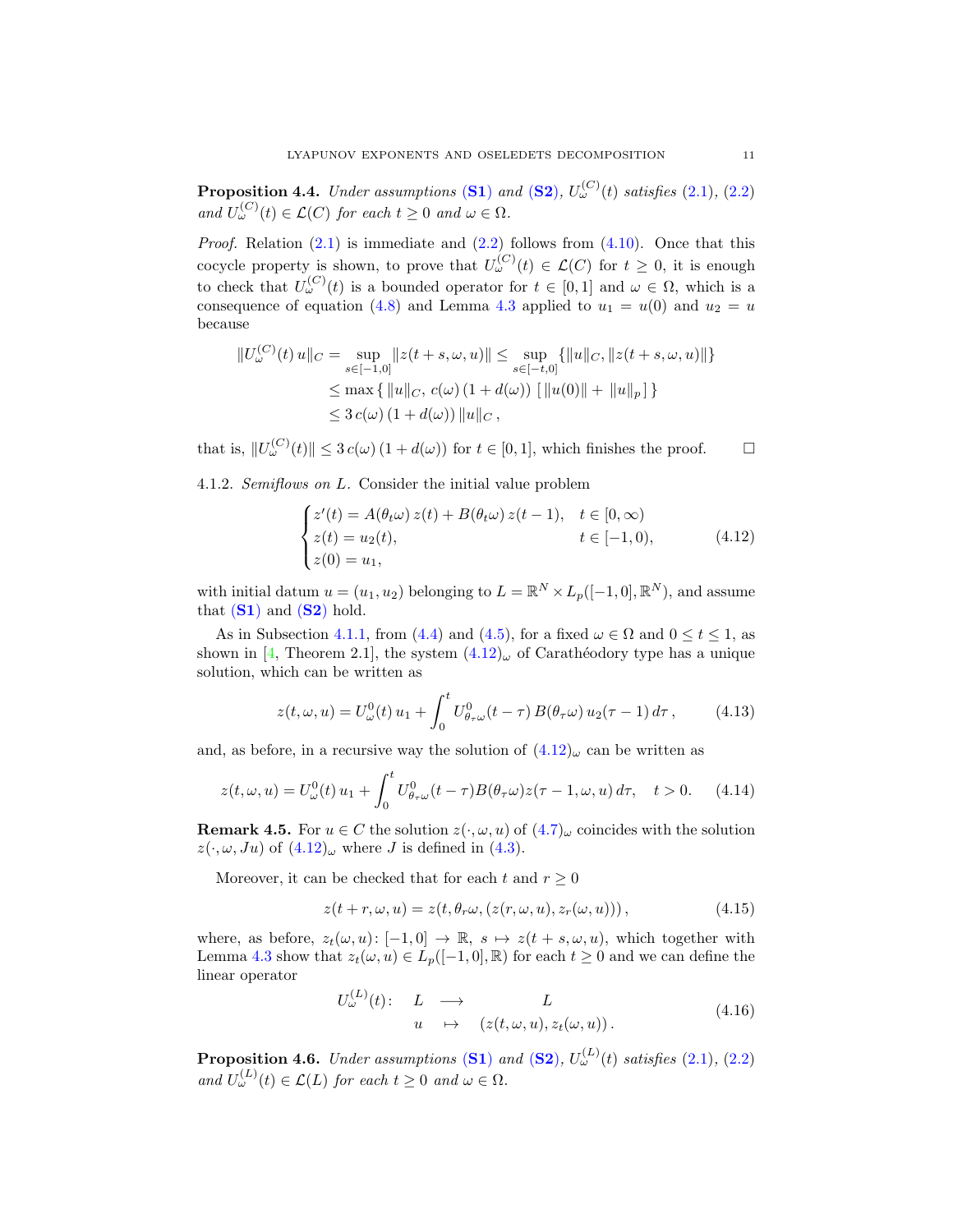*Proof.* Relation  $(2.1)$  is immediate and  $(2.2)$  follows from  $(4.15)$ . Again, once that this cocycle property is shown, to prove that  $U_{\omega}^{(L)}(t) \in \mathcal{L}(L)$  for  $t \geq 0$ , it is enough to check that  $U_{\omega}^{(L)}(t)$  is a bounded operator for  $t \in [0,1]$  and  $\omega \in \Omega$ , which is a consequence of equation [\(4.13\)](#page-10-2) and Lemma [4.3](#page-9-3) because

$$
||U_{\omega}^{(L)}(t) u||_{L} = ||z(t, \omega, u)|| + \left(\int_{-1}^{0} ||z(t + s, \omega, u)||^{p} ds\right)^{1/p} \le c(\omega) (1 + d(\omega)) ||u||_{L}
$$
  
+  $\left(\int_{-1}^{-t} ||u_{2}(t + s)||^{p} ds\right)^{1/p} + \left(\int_{-t}^{0} ||z(t + s, \omega, u)||^{p} ds\right)^{1/p}$   
 $\le 3 c(\omega) (1 + d(\omega)) ||u||_{L},$ 

that is,  $||U_{\omega}^{(L)}(t)|| \leq 3 c(\omega) (1 + d(\omega))$  for  $t \in [0, 1]$ , which finishes the proof.  $\square$ 

4.1.3. *Connections between semidynamical systems on* C *and on* L*.* First of all, observe that for any  $t \geq 0$  and any  $\omega \in \Omega$  one has

<span id="page-11-1"></span>
$$
U_{\omega}^{(L)}(t) \circ J = J \circ U_{\omega}^{(C)}(t) , \qquad (4.17)
$$

where J is defined in [\(4.3\)](#page-7-4). We can also define for  $t \geq 1$  the linear operator

$$
U_{\omega}^{(L,C)}(t): L \longrightarrow C
$$
  
\n
$$
u \mapsto z_t(\omega, u).
$$
\n(4.18)

**Proposition 4.7.** *Under assumptions* ([S1](#page-7-2)) *and* ([S2](#page-7-1))*, for each*  $t \ge 1$  *and*  $\omega \in \Omega$ *,*  $U_{\omega}^{(L,C)}(t) \in \mathcal{L}(L,C)$  and is a compact operator.

*Proof.* First we check the result for  $t = 1$  and each  $\omega \in \Omega$ . Take  $u \in L$ ; from Lemma [4.3](#page-9-3) we deduce that

<span id="page-11-0"></span>
$$
||U_{\omega}^{(L,C)}(1)u||_{C} = \sup_{s \in [-1,0]} ||z(1+s,\omega,u)|| \le c(\omega)(1+d(\omega)) ||u||_{L}, \qquad (4.19)
$$

which proves that  $U_{\omega}^{(L,C)}(1) \in \mathcal{L}(L,C)$ , as claimed. For the compactness, fix  $\omega \in \Omega$ ,  $0 \le s_1 \le s_2 \le 0, u = (u_1, u_2) \in L$  and note that

$$
(U_{\omega}^{(L,C)}(1) u)(s_2) - (U_{\omega}^{(L,C)}(1) u)(s_1) = z(1 + s_2, \omega, u) - z(1 + s_1, \omega, u).
$$

Then denoting  $t_1 = 1 + s_1$  and  $t_2 = 1 + s_2$ , we deduce that

$$
||z(t_2, \omega, u) - z(t_1, \omega, u)|| \le \int_{t_1}^{t_2} a(\theta_s \omega) ||z(s, \omega, u)|| ds + \int_{t_1}^{t_2} b(\theta_s \omega) ||u_2(s - 1)|| ds
$$
  
= 
$$
\int_{t_1}^{t_2} a(\theta_s \omega) ||z(s, \omega, u)|| ds + \int_{s_1}^{s_2} b(\theta_{s+1} \omega) ||u_2(s)|| ds.
$$

Moreover, again Lemma  $4.3$ ,  $(4.5)$  and Hölder inequality provide

$$
||z(t_2, \omega, u) - z(t_1, \omega, u)|| \le c(\omega) (1 + d(\omega)) ||u||_L \int_{t_1}^{t_2} a(\theta_s \omega) ds + ||u_2||_p \left( \int_{s_1}^{s_2} b^q(\theta_{s+1} \omega) ds \right)^{1/q} ds,
$$

which together with [\(4.4\)](#page-8-0), [\(4.5\)](#page-8-1) and  $||u_2||_p \le ||u||_L$  imply the equicontinuity of the set  $\left\{ U_{\omega}^{(L,C)}(1) u \mid ||u||_{L} \leq k \right\}$ , and by Ascoli–Arzelà theorem, the precompactness, as needed.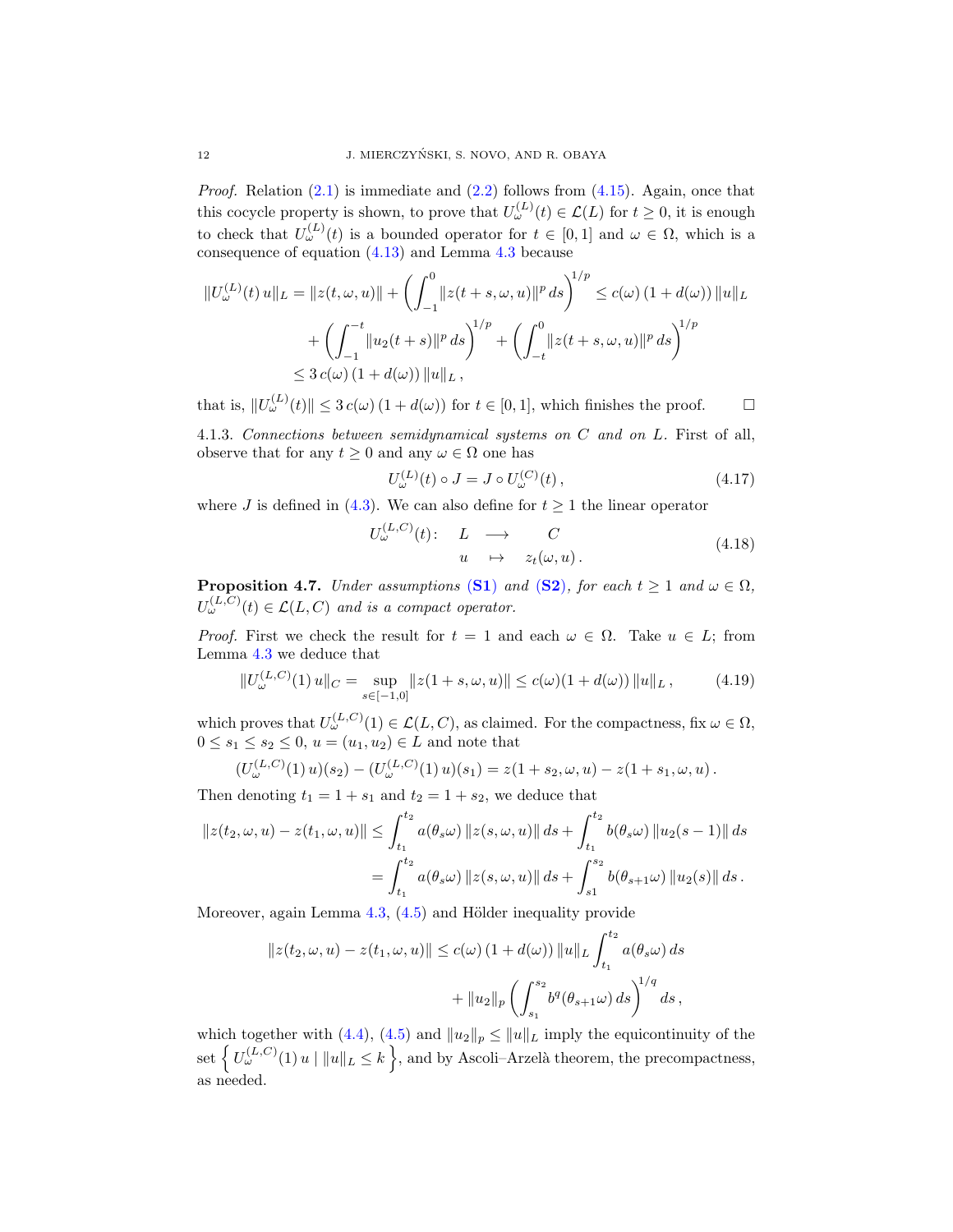Finally, for  $t \geq 1$ , from  $z_t(\omega, u) = z_{t-1}(\theta_1 \omega, z_1(\omega, u))$  we deduce that

<span id="page-12-4"></span>
$$
U_{\omega}^{(L,C)}(t) = U_{\theta_1\omega}^{(C)}(t-1) \circ U_{\omega}^{(L,C)}(1), \qquad (4.20)
$$

which shows, from Proposition [4.4,](#page-10-3) that for  $t \geq 1$ ,  $U_{\omega}^{(L,C)}(t)$  is the composition of a compact operator and a linear operator. Hence,  $U_{\omega}^{(L,C)}(t) \in \mathcal{L}(L,C)$  and it is a compact operator for  $t \geq 1$  and each  $\omega \in \Omega$ , as stated.

Corollary 4.8. *Under assumptions* ([S1](#page-7-2)) *and* ([S2](#page-7-1))*, for any*  $\omega \in \Omega$  *and*  $t \ge 1$ *,*  $U_{\omega}^{(L)}(t)$  and  $U_{\omega}^{(C)}(t)$  are compact operators.

*Proof.* Since J is a bounded operator from C to L, the result is a consequence of the previous proposition and the relations

<span id="page-12-0"></span>
$$
U_{\omega}^{(L)}(t) = J \circ U_{\omega}^{(L,C)}(t), \quad U_{\omega}^{(C)}(t) = U_{\omega}^{(L,C)}(t) \circ J \tag{4.21}
$$

for any  $t \geq 1$  and any  $\omega \in \Omega$ .

<span id="page-12-3"></span>Lemma 4.9. *Assume* ([S1](#page-7-2)) *and* ([S2](#page-7-1))*. Then*

(i) *for any*  $\omega \in \Omega$ *, any*  $u \in L$  *and any*  $t \geq 0$  *there holds* 

$$
||U_{\omega}^{(L,C)}(t+1) u||_{C} \leq c(\theta_t \omega) (1 + d(\theta_t \omega)) ||U_{\omega}^{(L)}(t) u||_{L},
$$

(ii) *for any*  $\omega \in \Omega$ *, any*  $u \in L$  *and any*  $t \geq 0$  *there holds* 

$$
||U_{\omega}^{(L)}(t+1) u||L \leq 2 c(\theta_t \omega) (1 + d(\theta_t \omega)) ||U_{\omega}^{(L)}(t) u||L.
$$

*Proof.* First, from [\(4.15\)](#page-10-1) we deduce that  $U_{\omega}^{(L,C)}(t+1) = U_{\theta+\omega}^{(L,C)}$  $U_{\theta_t\omega}^{(L,C)}(1) \circ U_{\omega}^{(L)}(t)$  for each  $t \geq 0$ , which together with  $(4.19)$  proves (i). (ii) is a consequence of (i),  $(4.21)$ and  $||J|| = 2$ .

4.1.4. *Measurability*. In order to show that  $\Phi = ((U^{(L)}_{\omega}(t))_{\omega \in \Omega, t \in \mathbb{R}^+}, (\theta_t)_{t \in \mathbb{R}})$  and  $\Phi = \left( (U_{\omega}^{(C)}(t))_{\omega \in \Omega, t \in \mathbb{R}^+}, (\theta_t)_{t \in \mathbb{R}} \right)$  are measurable linear skew-product semidynamical systems we start with the following auxiliary lemma.

<span id="page-12-2"></span>**Lemma 4.10.** *Under* ([S1](#page-7-2)) *and* ([S2](#page-7-1)), *for*  $u = (u_1, u_2) \in L = \mathbb{R}^N \times L_p([-1, 0], \mathbb{R}^N)$ *and*  $t \in (0,1]$  *the mapping* 

$$
\left[\Omega\ni\omega\mapsto z(t,\omega,u)\in\mathbb{R}^N\,\right]\;is\;(\mathfrak{F},\mathfrak{B}(\mathbb{R}^N))\text{-}measurable}\,,
$$

*where*  $z(t, \omega, u)$  *denotes the solution of*  $(4.12)_{\omega}$  $(4.12)_{\omega}$ *, given by the formula*  $(4.13)$ *.* 

*Proof.* It is well known (see, e.g., [\[2,](#page-18-8) Example 2.2.8]) that the mapping

$$
\left[\Omega\times[0,t]\ni(\omega,\tau)\mapsto U^0_{\omega}(\tau)\in\mathbb{R}^{N\times N}\right] \text{ is } (\mathfrak{F}\otimes\mathfrak{B}([0,t]),\mathfrak{B}(\mathbb{R}^{N\times N}))\text{-measurable.}
$$

As a consequence, for each  $t \in (0, 1]$  the mapping

<span id="page-12-1"></span>
$$
\left[\Omega \ni \omega \mapsto U_{\omega}^{0}(t) u_{1} \in \mathbb{R}^{N}\right] \text{ is } (\mathfrak{F}, \mathfrak{B}(\mathbb{R}^{N}))\text{-measurable.}
$$
 (4.22)

Another consequence is that the map  $\left[\Omega \times [0, t] \ni (\omega, \tau) \mapsto U_{\theta_{\tau}\omega}^0(t - \tau) \in \mathbb{R}^{N \times N}\right]$ is  $(\mathfrak{F} \otimes \mathfrak{B}([0,t]), \mathfrak{B}(\mathbb{R}^{N \times N}))$ -measurable, and hence, from  $(S1)$  $(S1)$  $(S1)$  and taking a Borel representation of the function  $u_2 \in L_p([-1,0],\mathbb{R}^N)$ , we deduce that

$$
\left[\Omega\times[0,t]\ni(\omega,\tau)\mapsto U^0_{\theta_{\tau}\omega}(t-\tau)\,B(\theta_{\tau}\omega)\,u_2(\tau-1)\in\mathbb{R}^N\,\right]
$$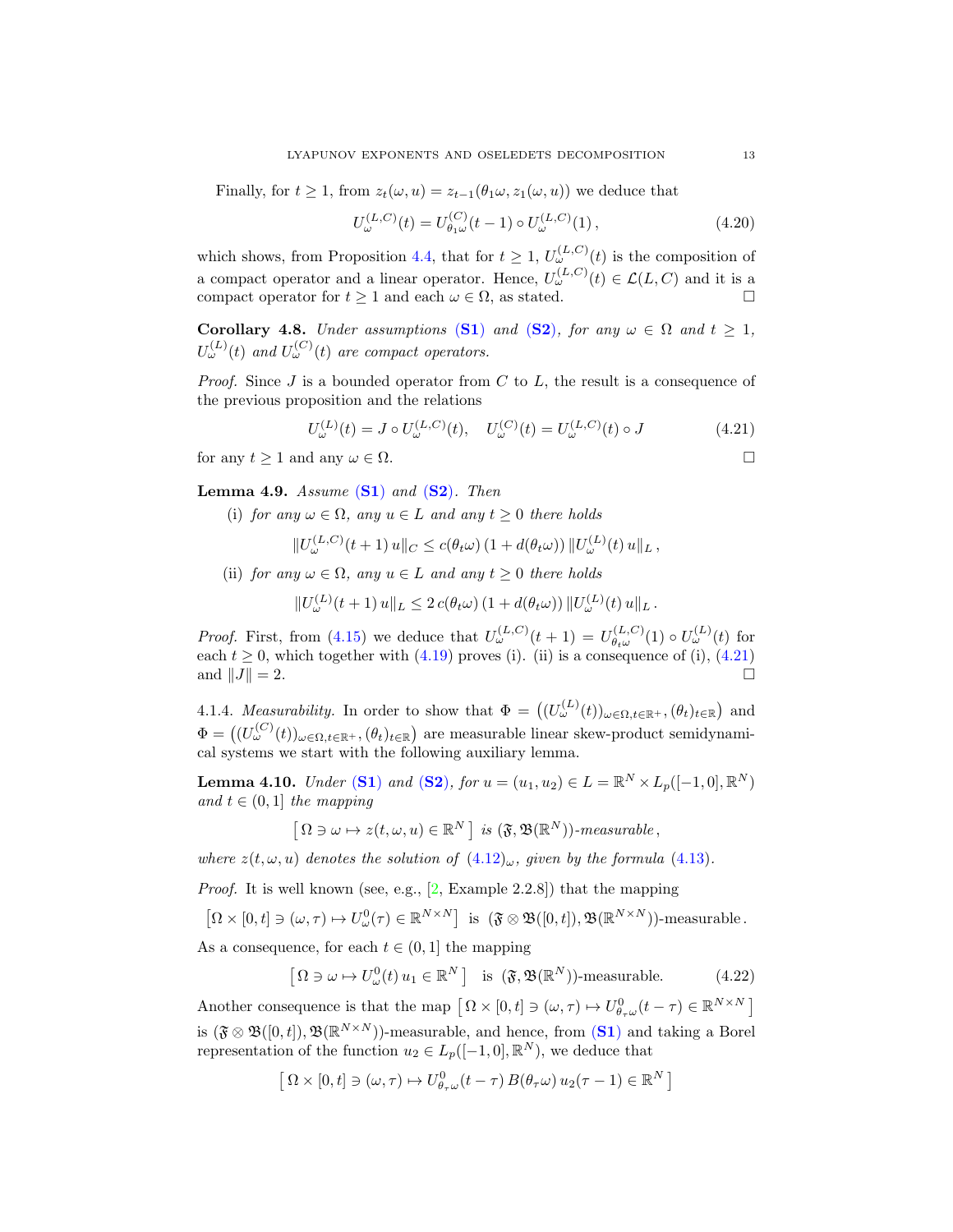is  $(\mathfrak{F}\otimes \mathfrak{B}([0,t]),\mathfrak{B}(\mathbb{R}^N))$ -measurable. Therefore, an application of Fubini's theorem show that for each  $t \geq 1$ 

$$
\left[\Omega\ni\omega\mapsto\int_0^t U^0_{\theta_\tau\omega}(t-\tau)\,B(\theta_\tau\omega)\,u_2(\tau-1)\,d\tau\in\mathbb{R}^N\,\right]\text{is}\,(\mathfrak{F},\mathfrak{B}(\mathbb{R}^N))\text{-measurable},
$$

which together with  $(4.22)$  and formula  $(4.13)$  finishes the proof.

<span id="page-13-0"></span>**Lemma 4.11.** *Assume* ([S1](#page-7-2)) *and* ([S2](#page-7-1))*.* For  $u \in C$  *and*  $t > 0$  *fixed, the mapping*  $\left[ \Omega \ni \omega \mapsto U_{\omega}^{(C)}(t) \, u \in C \right]$  is  $(\mathfrak{F}, \mathfrak{B}(C))$ -measurable.

*Proof.* Since  $U_{\omega}^{(C)}$  satisfies the cocycle property [\(2.2\)](#page-2-1), it suffices to prove the result for  $t \in (0, 1]$ . By a variant of Pettis' Measurability Theorem (see, e.g., [\[6,](#page-18-9) Corollary 4 on pp. 42–43] with an appropriate norming set for the dual space of  $C = C([-1, 0], \mathbb{R}^{N})$ , the mapping

$$
\left[\Omega \ni \omega \mapsto U_{\omega}^{(C)}(t) \, u \in C\right] \text{ is } (\mathfrak{F}, \mathfrak{B}(C))\text{-measurable}
$$

if and only if

$$
\left[\Omega \ni \omega \mapsto (U_{\omega}^{(C)}(t) u)(\tau) \in \mathbb{R}^{N} \right] \text{ is } (\mathfrak{F}, \mathfrak{B}(\mathbb{R}^{N}))\text{-measurable}
$$

for any  $\tau \in [-1,0]$ , a consequence of Lemma [4.10](#page-12-2) applied to  $Ju = (u(0), u) \in L$ because  $(U_{\omega}^{(C)}(t)u)(\tau) = z(t + \tau, \omega, u) = z(t + \tau, \omega, Ju)$  (see Remark [4.5\)](#page-10-4).

<span id="page-13-2"></span>Proposition 4.12. *Under* ([S1](#page-7-2)) and ([S2](#page-7-1)),  $((U^{(C)}_{\omega}(t))_{\omega \in \Omega, t \in [0,\infty)}, (\theta_t)_{t \in \mathbb{R}})$  is a mea*surable linear skew-product semiflow on* C *covering* θ*.*

*Proof.* Since for  $\omega \in \Omega$  and  $u \in C$  fixed the mapping  $\left[\mathbb{R}^+ \ni t \mapsto U_{\omega}^{(C)}(t) u \in C\right]$  is easily seen to be continuous, the fact that the mapping

$$
\left[ \mathbb{R}^+ \times \Omega \times L \ni (t, \omega, u) \mapsto U_{\omega}(t) \, u \in C \right]
$$

is  $(\mathfrak{B}(\mathbb{R}^+) \otimes \mathfrak{F} \otimes \mathfrak{B}(C), \mathfrak{B}(C))$ -measurable follows from Proposition [4.4,](#page-10-3) Lemma [4.11](#page-13-0) and  $[1, \text{ Lemma } 4.51 \text{ on pp. } 153]$ . The rest of the properties have been already checked, so that  $\Phi$  is a measurable linear skew-product semidynamical system, as claimed.  $\square$ 

<span id="page-13-3"></span>**Lemma 4.13.** *Assume* ([S1](#page-7-2)) *and* ([S2](#page-7-1))*. For*  $u \in L$  *and*  $t > 0$  *fixed, the mapping*  $\left[\Omega \ni \omega \mapsto U_{\omega}^{(L)}(t) \, u \in L\right]$  is  $(\mathfrak{F}, \mathfrak{B}(L))$ -measurable.

*Proof.* It follows from [\(2.2\)](#page-2-1) that it suffices to prove the result for  $t \in (0,1]$  only. Since  $L$  is separable, from Pettis' Theorem (see Hille and Phillips  $[11,$  Theorem 3.5.3 and Corollary 2 on pp. 72–73]) the weak and strong measurability notions are equivalent and therefore, it is enough to check that for each  $u^* \in L^*$  the mapping

<span id="page-13-1"></span>
$$
\left[\Omega \ni \omega \mapsto \langle u^*, U_{\omega}^{(L)}(t) u \rangle \in \mathbb{R}\right] \text{ is } (\mathfrak{F}, \mathfrak{B}(\mathbb{R})) \text{-measurable.} \tag{4.23}
$$

Fixing  $u^* = (u_1^*, u_2^*) \in \mathbb{R}^N \times L_q([-1, 0], \mathbb{R}^N), u = (u_1, u_2) \in \mathbb{R}^N \times L_p([-1, 0], \mathbb{R}^N)$ and  $t \in (0,1]$ , we have

$$
\langle u^*, U_{\omega}^{(L)}(t) u \rangle = (u_1^*)^t z(t, \omega, u) + \int_{-1}^0 (u_2^*(\tau))^t z(t + \tau, \omega, u) d\tau,
$$
  

$$
\int_{-1}^0 (u_2^*(\tau))^t z(t + \tau, \omega, u) d\tau = \int_{-1}^{-t} (u_2^*(\tau))^t u_2(t + \tau) ds + \int_0^t (u_2^*(\tau - 1))^t z(\tau, \omega, u) d\tau.
$$

Hence, Lemma [4.10](#page-12-2) and similar arguments prove that  $(4.23)$  holds, as stated.  $\square$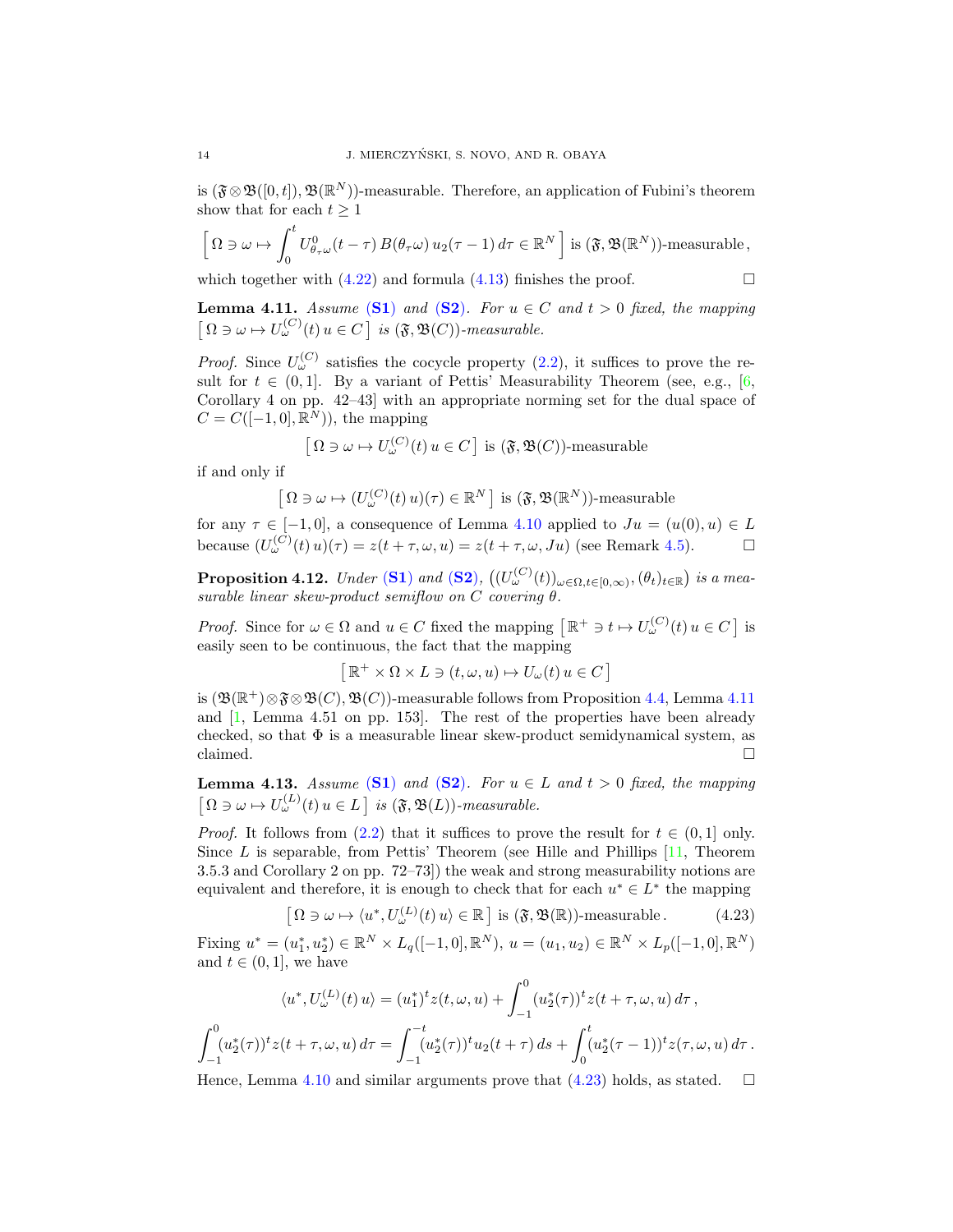Proposition 4.14. *Under* ([S1](#page-7-2)) and ([S2](#page-7-1)),  $((U^{(L)}_{\omega}(t))_{\omega \in \Omega, t \in [0,\infty)}, (\theta_t)_{t \in \mathbb{R}})$  is a mea*surable linear skew-product semiflow on* L *covering* θ*.*

*Proof.* Since for  $\omega \in \Omega$  and  $u \in L$  the mapping  $\left[\mathbb{R}^+ \ni t \mapsto U_{\omega}^{(L)}(t) u \in L\right]$  is continuous, as in Proposition [4.12](#page-13-2) the result follows from Proposition [4.6,](#page-10-5) Lemma [4.13](#page-13-3) and  $[1, \text{Lemma } 4.51 \text{ on pp. } 153].$ 

<span id="page-14-0"></span>**Remark 4.15.** It can also be proved that for  $u \in L$  and  $t \ge 1$  fixed, the mapping  $\left[ \Omega \ni \omega \mapsto U_{\omega}^{(L,C)}(t) \, u \in C \right]$  is  $(\mathfrak{F}, \mathfrak{B}(C))$ -measurable.

# 5. Lyapunov exponents

In this section it is shown that the Lyapunov exponents for the two cases considered in the previous section are the same, and that the Oseledets decomposition are related by natural embeddings.

Throughout the whole section we assume that  $(S1)$  $(S1)$  $(S1)$  and  $(S2)$  $(S2)$  $(S2)$  holds.

<span id="page-14-1"></span>Lemma 5.1. *Consider the functions* c *and* d *defined on* [\(4.6\)](#page-8-2)*. There exists an invariant subset*  $\Omega_1 \subset \Omega$  *with*  $\mathbb{P}(\Omega_1) = 1$  *such that for any*  $\omega \in \Omega_1$ 

$$
\limsup_{t \to \infty} \frac{\ln c(\theta_t \omega)}{t} \le 0, \quad \limsup_{t \to \infty} \frac{\ln d(\theta_t \omega)}{t} \le 0,
$$
  

$$
\liminf_{t \to -\infty} \frac{\ln c(\theta_t \omega)}{t} \ge 0, \quad \liminf_{t \to -\infty} \frac{\ln d(\theta_t \omega)}{t} \ge 0.
$$

*Proof.* From ([S2](#page-7-1)) and Lemma [4.2,](#page-8-3)  $\ln^+ c \in L^1(\Omega, \mathfrak{F}, \mathbb{P})$ . Hence, there exists a set  $\tilde{\Omega} \subset \Omega$ ,  $\mathbb{P}(\tilde{\Omega}) = 1$ , such that for any  $\omega \in \tilde{\Omega}$ 

$$
\lim_{n \to \infty} \frac{\ln^+ c(\theta_n \omega)}{n} = 0, \quad \text{ and therefore } \quad \limsup_{n \to \infty} \frac{\ln c(\theta_n \omega)}{n} \le 0.
$$

In addition, for  $t > 0$  it can be checked from the definition of c and the cocycle property [\(2.2\)](#page-2-1) satisfied by  $U^0_\omega$  that  $c(\theta_t\omega) \leq c(\theta_{\lfloor t \rfloor+1}\omega) c(\theta_{\lfloor t \rfloor}\omega)$ , where  $\lfloor t \rfloor$  denotes the integer part of the real number  $t$ . From this which we conclude that

$$
\limsup_{t \to \infty} \frac{\ln c(\theta_t \omega)}{t} \le 0
$$

for any  $\omega \in \tilde{\Omega}$ . In order to proof the second inequality it is enough to notice that, again from ([S2](#page-7-1)), we deduce that  $\ln^+ d \in L^1(\Omega, \mathfrak{F}, \mathbb{P})$  and in this case  $d(\theta_t \omega) \leq$  $d(\theta_{|t|}\omega)+d(\theta_{|t|+1}\omega)$ , which is an easy consequence of the definition of d. The other two inequalities follow from the application of the previous ones to the reversed flow  $\widehat{\theta}_t \omega = \theta_{-t} \omega.$ 

The next result shows that we have the same Lyapunov exponents, independent of the choice of the Banach space, C or L.

<span id="page-14-2"></span>**Proposition 5.2.** *Let*  $\Omega_1$  *be as in* Lemma [5.1](#page-14-1)*.* 

(1) *Assume that for some*  $\omega \in \Omega_1$ ,  $u \in C$  *and*  $\lambda \in [-\infty, \infty)$  *there holds* 

$$
\lambda = \lim_{t \to \infty} \frac{\ln \|U_{\omega}^{(C)}(t) u\|_{C}}{t} . \text{ Then } \lambda = \lim_{t \to \infty} \frac{\ln \|U_{\omega}^{(L)}(t) (Ju)\|_{L}}{t} .
$$

(2) *Assume that for some*  $\omega \in \Omega_1$ ,  $u \in L$  *and*  $\lambda \in [-\infty, \infty)$  *there holds* 

$$
\lambda = \lim_{t \to \infty} \frac{\ln \|U_{\omega}^{(L)}(t) u\|_{L}}{t} \quad \text{Then } \lambda = \lim_{t \to \infty} \frac{\ln \|U_{\omega}^{(L,C)}(t) u\|_{C}}{t}.
$$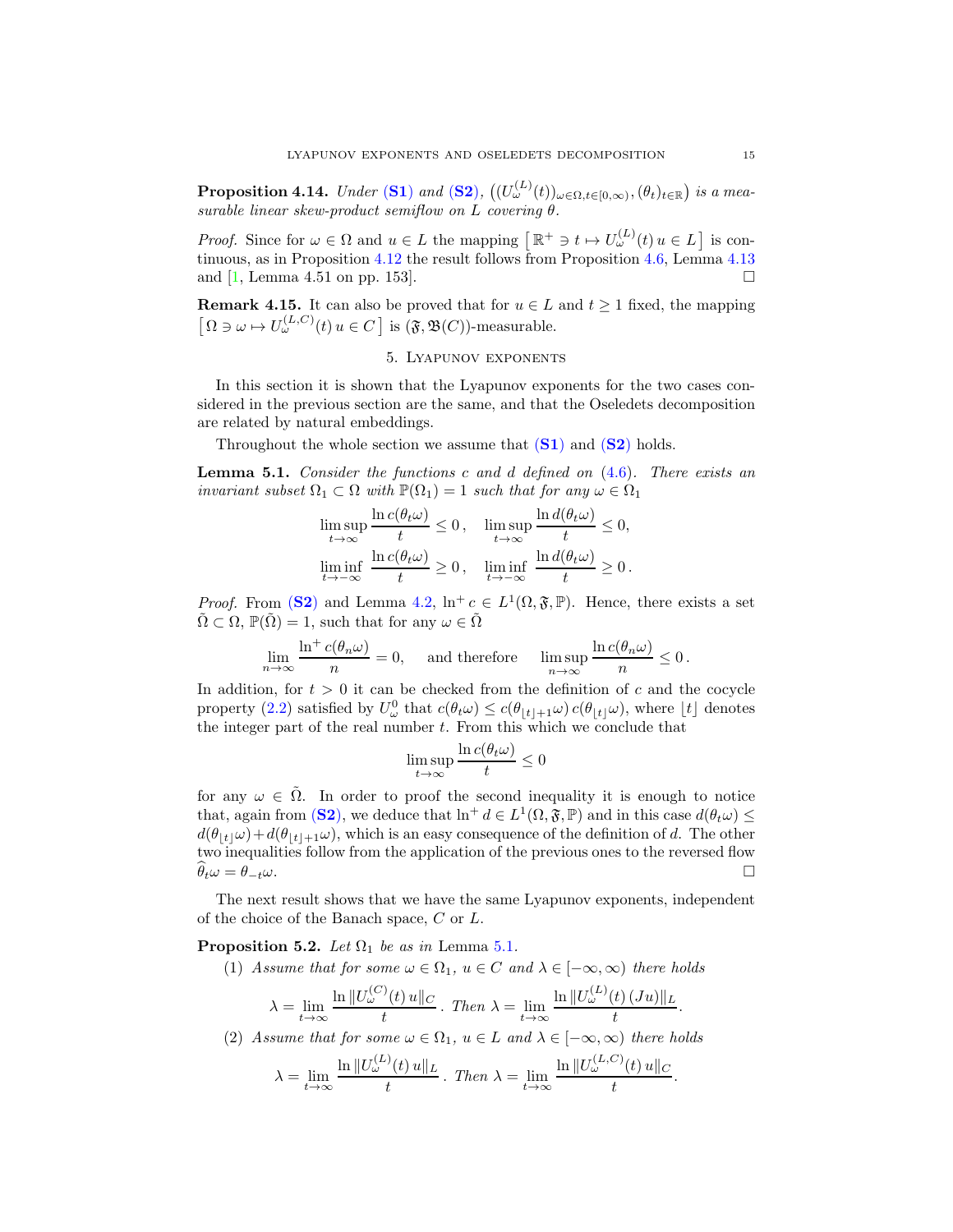*Proof.* Recall that for any real sequences  $(a_m)_{m=1}^{\infty}$ ,  $(b_m)_{m=1}^{\infty}$  with  $\limsup_{m\to\infty} a_m < \infty$ and  $\limsup_{m \to \infty} b_m < \infty$  there holds

<span id="page-15-1"></span><span id="page-15-0"></span>
$$
\liminf_{m \to \infty} (a_m + b_m) \le \limsup_{m \to \infty} a_m + \liminf_{m \to \infty} b_m,\tag{5.1}
$$

$$
\limsup_{m \to \infty} (a_m + b_m) \le \limsup_{m \to \infty} a_m + \limsup_{m \to \infty} b_m.
$$
\n(5.2)

(1) From  $(4.21)$ , Lemma  $4.9(i)$  $4.9(i)$ ,  $(5.1)$  $(5.1)$  $(5.1)$ , Lemma  $5.1$  and  $(4.17)$  we deduce the following chain of inequalities

$$
\lambda = \lim_{t \to \infty} \frac{\ln \|U_{\omega}^{(C)}(t+1) u\|_{C}}{t+1} = \lim_{t \to \infty} \frac{\ln \|U_{\omega}^{(L,C)}(t+1) (Ju)\|_{C}}{t}
$$
  
\n
$$
\leq \limsup_{t \to \infty} \frac{\ln [c(\theta_{t}\omega) (1 + d(\theta_{t}\omega))] }{t} + \liminf_{t \to \infty} \frac{\ln \|U_{\omega}^{(L)}(t) (Ju)\|_{L}}{t}
$$
  
\n
$$
\leq \liminf_{t \to \infty} \frac{\ln \|U_{\omega}^{(L)}(t) (Ju)\|_{L}}{t} \leq \limsup_{t \to \infty} \frac{\ln \|U_{\omega}^{(L)}(t) (Ju)\|_{L}}{t}
$$
  
\n
$$
= \limsup_{t \to \infty} \frac{\ln \| (J \circ U_{\omega}^{(C)}(t)) u \|_{L}}{t} \leq \lim_{t \to \infty} \frac{\ln \|U_{\omega}^{(C)}(t) u \|_{C}}{t} = \lambda,
$$

which finishes the proof of (1).

(2) Similarly, from  $(4.21)$ , Lemma  $4.9(i)$  $4.9(i)$ ,  $(5.2)$  and Lemma  $5.1$  we obtain

$$
\lambda = \lim_{t \to \infty} \frac{\ln \|U_{\omega}^{(L)}(t) u\|_{L}}{t} = \lim_{t \to \infty} \frac{\ln \|(J \circ U_{\omega}^{(L,C)}(t+1)) u\|_{L}}{t+1}
$$
\n
$$
\leq \liminf_{t \to \infty} \frac{\ln \|U_{\omega}^{(L,C)}(t+1) u\|_{C}}{t+1} \leq \limsup_{t \to \infty} \frac{\ln \|U_{\omega}^{(L,C)}(t+1) u\|_{C}}{t+1}
$$
\n
$$
\leq \limsup_{t \to \infty} \frac{\ln [c(\theta_t \omega) (1 + d(\theta_t \omega))] }{t} + \lim_{t \to \infty} \frac{\ln \|U_{\omega}^{(L)}(t) u\|_{L}}{t+1}
$$
\n
$$
\leq \lim_{t \to \infty} \frac{\ln \|U_{\omega}^{(L)}(t) u\|_{L}}{t+1} = \lim_{t \to \infty} \frac{\ln \|U_{\omega}^{(L)}(t) u\|_{L}}{t} = \lambda,
$$

and (2) holds, as stated.  $\square$ 

As a consequence, the top Lyapunov exponents for  $U_{\omega}^{(C)}$  and  $U_{\omega}^{(L)}$  coincide.

<span id="page-15-3"></span>**Proposition 5.3.** Let  $\lambda_{\text{top}}^{(C)} \in [-\infty, \infty)$  and  $\lambda_{\text{top}}^{(L)} \in [-\infty, \infty)$  denote the top Lya*punov exponents for*  $U_{\omega}^{(C)}$  and  $U_{\omega}^{(L)}$  respectively, i.e.

<span id="page-15-2"></span>
$$
\lim_{t \to \infty} \frac{\ln \| U_{\omega}^{(C)}(t) \|}{t} = \lambda_{\text{top}}^{(C)}, \quad \lim_{t \to \infty} \frac{\ln \| U_{\omega}^{(L)}(t) \|}{t} = \lambda_{\text{top}}^{(L)}, \tag{5.3}
$$

 $for \, \mathbb{P}\text{-}a.e. \, \omega \in \Omega.$  Then  $\lambda_{\text{top}}^{(C)} = \lambda_{\text{top}}^{(L)}$ .

*Proof.* Let  $\omega \in \Omega_1$  satisfying [\(5.3\)](#page-15-2). From [\(4.21\)](#page-12-0),  $U_{\omega}^{(L,C)}(t+1) = U_{\theta,\omega}^{(L,C)}$  $\theta_{t\omega}^{(L,C)}(1)\circ U_{\omega}^{(L)}(t),$  $(4.19)$  and  $||J|| = 2$  we deduce that

$$
||U_{\omega}^{(C)}(t+1)|| \leq 2 ||U_{\omega}^{(L,C)}(t+1)|| \leq 2 c(\theta_t \omega) (1 + d(\theta_t \omega)) ||U_{\omega}^{(L)}(t)||,
$$

which together with Lemma [\(5.1\)](#page-14-1) provides  $\lambda_{\text{top}}^{(C)} \leq \lambda_{\text{top}}^{(L)}$ .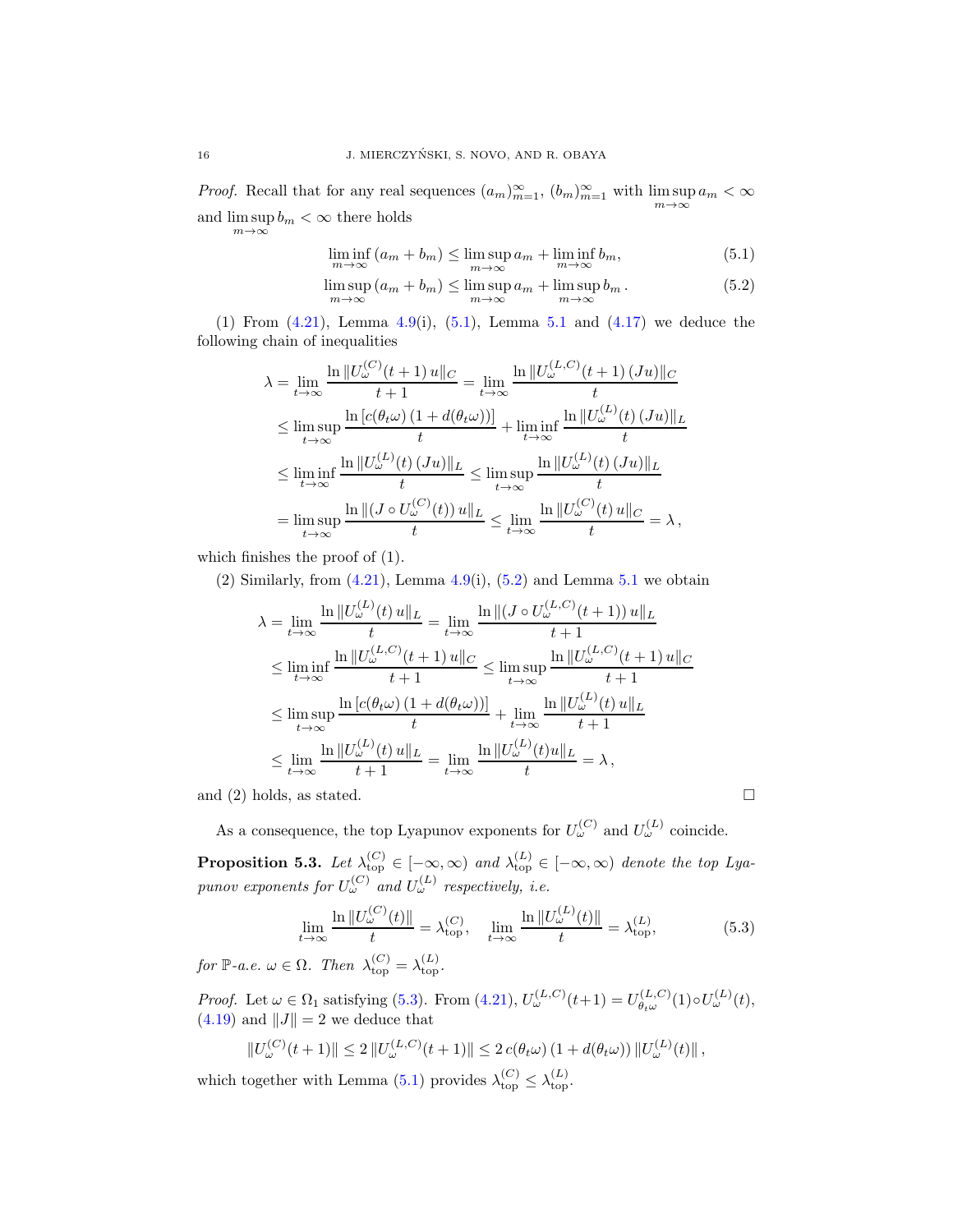On the other hand, from [\(4.21\)](#page-12-0), [\(4.20\)](#page-12-4), [\(4.19\)](#page-11-0) and  $||J|| = 2$  we obtain

$$
||U_{\omega}^{(L)}(t+1)|| \leq 2 ||U_{\theta_1\omega}^{(C)}(t)|| \, ||U_{\omega}^{(L,C)}(1)|| \leq 2 c(\omega) \left(1 + d(\omega)\right) ||U_{\theta_1\omega}^{(C)}(t)||,
$$

which together with the invariance of the set satisfying [\(5.3\)](#page-15-2) implies that  $\lambda_{\text{top}}^{(L)} \leq$  $\lambda_{\rm top}^{(C)}$ , and finishes the proof.

**Remark 5.4.** In view of the above we will denote the common value of  $\lambda_{\text{top}}^{(C)} = \lambda_{\text{top}}^{(L)}$ by  $\lambda_{\text{top}}$ .

From now on, we assume that both  $\Phi^{(C)}$  and  $\Phi^{(L)}$  admit an Oseledets decom-position. From Proposition [3.2](#page-5-1) we can find a common invariant set  $\Omega_0 \subset \Omega_1$  with  $\mathbb{P}(\Omega_0) = 1$ , such that for any  $\omega \in \Omega_0$  and each nonzero  $u \in C$  the limit

$$
\lim_{t \to \infty} \frac{\|U_{\omega}^{(C)}(t) u\|_C}{t}
$$

exist and equals either  $-\infty$  or some Lyapunov exponent  $\lambda_i^{(C)}$ , and for each nonzero  $u \in L$  the limit

$$
\lim_{t \to \infty} \frac{\|U_{\omega}^{(L)}(t) u\|_{L}}{t}
$$

exist and equals either  $-\infty$  or some Lyapunov exponent  $\lambda_i^{(L)}$ .

**Theorem 5.5.** Assume that both  $\Phi^{(C)}$  and  $\Phi^{(L)}$  admit an Oseledets decomposition. *For any*  $i \in \{1, \ldots, k\}$  *in case* (I)*, or any*  $i \in \mathbb{N}$  *in case* (II) *there holds:* 

(a)  $\lambda_i^{(C)} = \lambda_i^{(L)}$ . (b)  $F_i^{(C)}(\omega) = J^{-1}(F_i^{(L)}(\omega))$ , P-a.e. on  $\Omega$ . (c)  $U_{\omega}^{(L,C)}(t) F_i^{(L)}(\omega) \subset F_i^{(C)}(\theta_t \omega)$  *for*  $t \ge 1$ *,*  $\mathbb{P}\text{-}a.e.$  *on*  $\Omega$ *.* (d)  $F_{\infty}^{(C)}(\omega) = J^{-1}(F_{\infty}^{(L)}(\omega))$ , P-a.e. on  $\Omega$ . (e)  $U_{\omega}^{(L,C)}(t) F_{\infty}^{(L)}(\omega) \subset F_{\infty}^{(C)}(\theta_t \omega)$  *for*  $t \geq 1$ ,  $\mathbb{P}\text{-}a.e.$  on  $\Omega$ .

*Proof.* We prove first (a), (b) and (c) by induction. From Proposition [5.3](#page-15-3) we have  $\lambda_1^{(C)} = \lambda_1^{(L)} = \lambda_{\text{top}}$  so that (a) holds for  $i = 1$ . From the definition of  $F_1^{(C)}(\omega)$ , if  $u \in F_1^{(C)}(\omega)$  we deduce that  $\lim_{t \to \infty} (1/t) \ln ||U_{\omega}^{(C)}(t) ||_{C} < \lambda_1^{(C)} = \lambda_1^{(L)}$ and hence, Proposition [5.2\(](#page-14-2)1) provides  $\lim_{t\to\infty} (1/t) \ln ||U_{\omega}^{(L)}(t) (Ju)||_{L} < \lambda_1^{(L)}$ , that is,  $Ju \in F_1^{(L)}(\omega)$ . If  $Ju \in F_{1}^{(L)}(\omega)$ , then the definition of  $F_1^{(L)}(\omega)$  gives that  $\lim_{t\to\infty}(1/t)\ln\|U_{\omega}^{(L)}(t)(Ju)\|_{L} < \lambda_1^{(L)} = \lambda_1^{(C)}$ , and hence, Proposition [5.2\(](#page-14-2)2) together with [\(4.21\)](#page-12-0) imply  $\lim_{t\to\infty} (1/t) \ln ||U_{\omega}^{(L)}(t) u||_C < \lambda_1^{(C)}$ , that is,  $u \in F_1^{(L)}(\omega)$ . Therefore, statement (b) holds for  $i = 1$ . Analogously, for any  $\hat{u} \in F_1^{(L)}(\omega)$  we have that  $\lim_{t\to\infty} (1/(s+t)) \ln \|U_{\omega}^{(L)}(s+t) \hat{u}\|_{L} < \lambda_1^{(L)} = \lambda_1^{(C)}$  and from Proposition [5.2\(](#page-14-2)2) we deduce that  $\lim_{t\to\infty} (1/(s+t)) \ln ||U_{\omega}^{(L,C)}(s+t) \hat{u}||_C < \lambda_1^{(C)}$ , which together with  $U_{\omega}^{(L,C)}(s+t) = U_{\theta_{t\omega}}^{(C)}$  $U_{\theta_t\omega}^{(C)}(s) \circ U_{\omega}^{(L,C)}(t)$  show that

$$
\lim_{s \to \infty} \frac{\ln \|U_{\theta_t \omega}^{(C)}(s) \circ U_{\omega}^{(L,C)}(t) \hat{u}\|_C}{s} < \lambda_1^{(C)},
$$

that is,  $U_{\omega}^{(L,C)}(t)$   $u \in F_1^{(C)}(\theta_t \omega)$  and (c) holds for  $i = 1$ .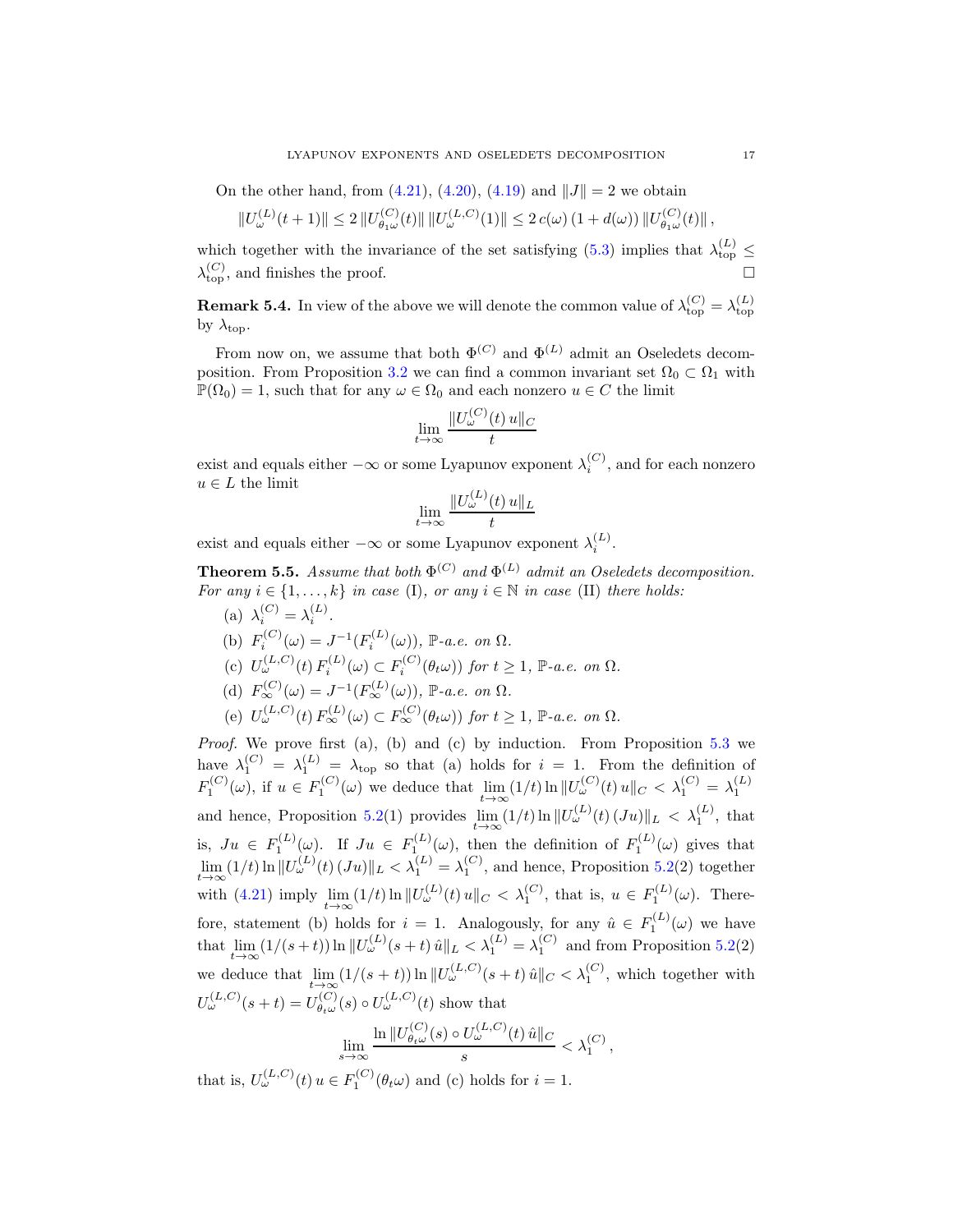Next, let  $i > 2$  be such that  $\lambda_j^{(C)} = \lambda_j^{(L)}$  and  $F_j^{(C)}(\omega) = J^{-1}(F_j^{(L)}(\omega))$  for all  $\omega \in \Omega_0$  and  $j = 1, 2, \ldots, i - 1$ . For any  $\omega \in \Omega_0$  and  $u \in F_{i-1}^{(C)}(\omega) \setminus F_i^{(C)}(\omega)$ there holds  $\lim_{t\to\infty}(1/t) \ln \|U_{\omega}^{(C)}(t)u\|_{C} = \lambda_i^{(C)}$  and from Proposition [5.2\(](#page-14-2)1) we deduce that  $\lim_{t \to \infty} (1/t) \ln ||U_{\omega}^{(L)}(t)(Ju)||_L = \lim_{t \to \infty} (1/t) \ln ||U_{\omega}^{(C)}(t)u||_C = \lambda_i^{(C)}$  $i^{\left(\mathcal{C}\right)}$ . Moreover, by induction hypothesis on (b),  $Ju \in F_{i-1}^{(L)}$  $\sum_{i=1}^{(L)} (ω)$ , hence  $\lim_{t \to \infty} (1/t) \ln ||U_{ω}^{(L)}(t)(Ju)||_L =$  $\lambda_m^{(L)}$  for some  $m \geq i$ . Therefore

<span id="page-17-0"></span>
$$
\lambda_i^{(C)} = \lambda_m^{(L)} \quad \text{for some } m \ge i. \tag{5.4}
$$

For any  $\hat{u} \in F_{i-1}^{(L)}(\omega) \setminus F_i^{(L)}(\omega)$  there holds  $\lim_{t \to \infty} (1/t) \ln ||U_{\omega}^{(L)}(t) \hat{u}||_L = \lambda_i^{(L)}$ . By Proposition [5.2\(](#page-14-2)2),  $\lim_{t \to \infty} (1/t) \ln \|U_{\omega}^{(L,C)}(t) \hat{u}\|_{C} = \lim_{t \to \infty} (1/t) \ln \|U_{\omega}^{(L)}(t) \hat{u}\|_{L} = \lambda_i^{(L)}$ . On the other hand, by induction hypothesis on (c),  $U_{\omega}^{(L,C)}(t)$   $\hat{u} \in F_{i-1}^{(C)}(\theta_t \omega)$  for  $t \geq 1$ , consequently  $\lim_{t \to \infty} (1/t) \ln ||U_{\omega}^{(L,C)}(t) \hat{u}||_C = \lambda_{m'}^{(C)}$  for some  $m' \geq i$ . Therefore

$$
\lambda_i^{(L)} = \lambda_{m'}^{(C)} \quad \text{for some } m' \ge i \,,
$$

which together with [\(5.4\)](#page-17-0) give that  $\lambda_i^{(L)} = \lambda_i^{(C)}$ , as claimed.

Once the coincidence of the Lyapunov exponents  $\lambda_i^{(C)} = \lambda_i^{(L)}$  is shown, the proof of (b) and (c) for the index  $i$  is completely analogous to the above proof for  $i = 1$  and it is omitted. Similarly, parts (d) and (e) are due to the fact that for any  $\omega \in \Omega_0$ ,  $F_{\infty}^{(C)}(\omega)$  (resp.  $F_{\infty}^{(L)}(\omega)$ ) is characterized as the set of those  $u \in C$  for which  $\lim_{t \to \infty} (1/t) \ln ||U_{\omega}^{(C)}(t) u||_C = -\infty$  (resp. of those  $\hat{u} \in L$  for which  $\lim_{t\to\infty}(1/t)\ln\|U_{\omega}^{(L)}(t)\hat{u}\|_{L}=-\infty$ , and again an application of Proposition [5.2.](#page-14-2)  $\Box$ 

**Theorem 5.6.** Assume that both  $\Phi^{(C)}$  and  $\Phi^{(L)}$  admit an Oseledets decomposition. *For any*  $i \in \{1, \ldots, k\}$  *in case* (I)*, or any*  $i \in \mathbb{N}$  *in case* (II) *there holds:* 

$$
J(E_i^{(C)}(\omega)) = E_i^{(L)}(\omega), \ \mathbb{P}\text{-}a.e. on \ \Omega.
$$

*Proof.* Take  $\omega \in \Omega_0 \subset \Omega_1$  and  $u \in E_i^{(C)}(\omega) \setminus \{0\}$ . From Proposition [3.3](#page-6-0) let  $\tilde{u}: (-\infty, 0] \to C$  be a negative semiorbit for  $\Phi^{(C)}$  with  $\tilde{u}(0) = u$  such that

$$
\lim_{s \to -\infty} \frac{\ln \|\widetilde{u}(s)\|_C}{s} = \lambda_i
$$

It is straightforward that  $\hat{u}: (-\infty, 0] \to L$ ,  $s \mapsto J(\tilde{u}(s))$  is a negative semiorbit for  $\Phi^{(L)}$  with  $\widehat{u}(0) = Ju$ . Moreover, from  $\|\widehat{u}(s)\|_{L} \leq 2 \|\widetilde{u}(s)\|_{C}$  we have

<span id="page-17-1"></span>
$$
\liminf_{s \to -\infty} \frac{\ln \|\widehat{u}(s))\|_{L}}{s} \ge \lambda_i.
$$
\n(5.5)

.

In addition, from  $\tilde{u}(s)(t) = z(t + 1, \theta_{s-1}\omega, \tilde{u}(s-1))$  for  $t \in [-1, 0]$  and Lemma [4.3](#page-9-3) we deduce that

<span id="page-17-2"></span>
$$
\|\widetilde{u}(s)\|_{C} \le c(\theta_{s-1}\omega)(1+d(\theta_{s-1}\omega))\|\widehat{u}(s-1)\|_{L},\tag{5.6}
$$

which together with Lemma  $5.1$  provides

$$
\lambda_i \ge \limsup_{s \to -\infty} \frac{\ln \|\widehat{u}(s-1)\|_L}{s} = \limsup_{s \to -\infty} \frac{\ln \|\widehat{u}(s)\|_L}{s}.
$$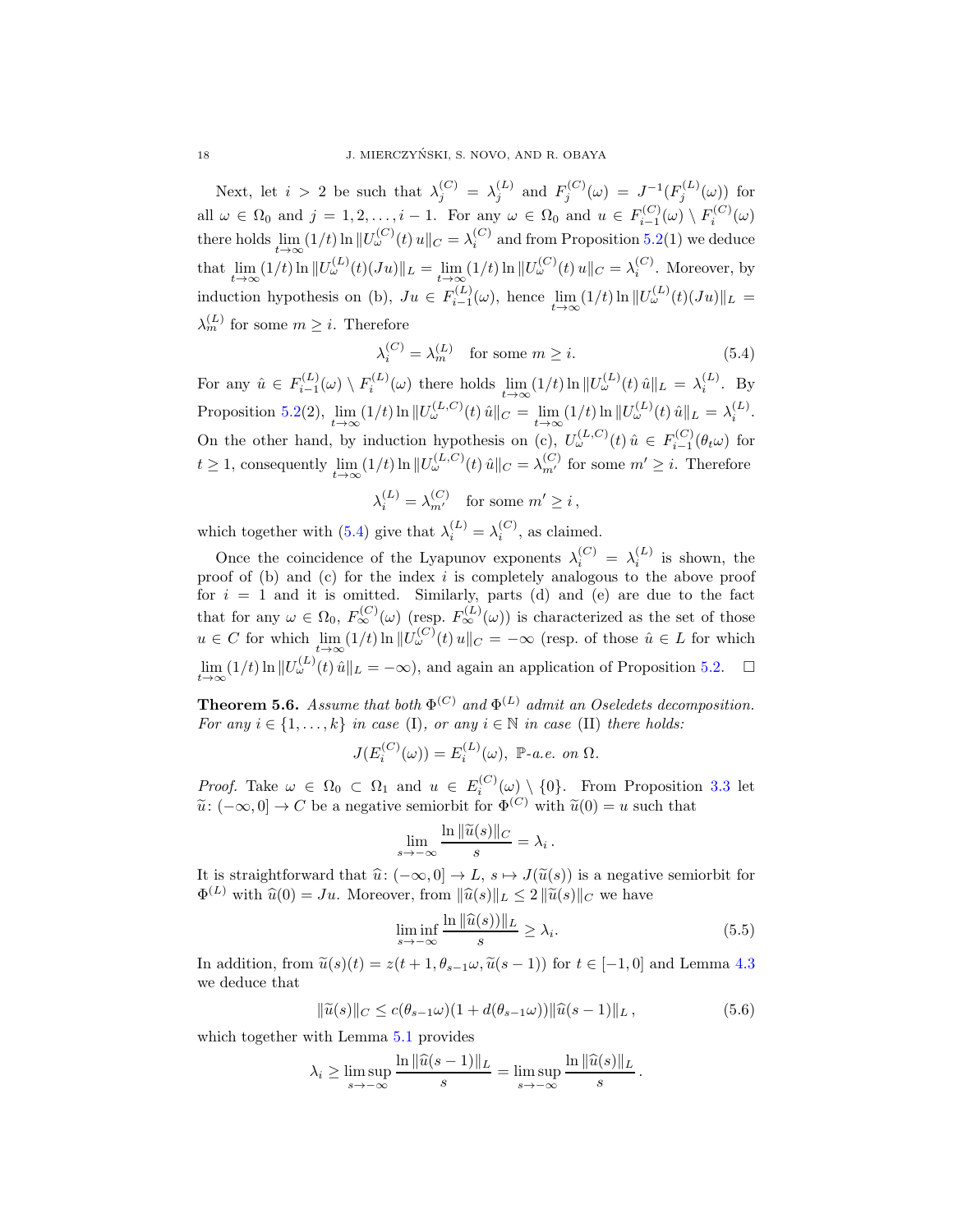This inequality combined with [\(5.5\)](#page-17-1) shows the existence of the limit

$$
\lim_{s \to -\infty} \frac{\ln \|\widehat{u}(s))\|_{L}}{s} = \lambda_i,
$$

and since from Proposition [5.2\(](#page-14-2)1) we have  $\lim_{t\to\infty}(1/t)\ln\|U_{\omega}^{(L)}(t)(Ju)\|_{L}=\lambda_{i}$ , we deduce that  $Ju \in E_i^{(L)}(\omega)$ , that is,  $J(E_i^{(C)}(\omega)) \subset E_i^{(L)}(\omega)$  is shown.

Next, take a nonzero vector  $\hat{u} = (\hat{u}_1, \hat{u}_2) \in E_i^{(L)}(\omega)$ . Again, Proposition [3.3](#page-6-0) provides  $\hat{u}: (-\infty, 0] \to L$  a negative semiorbit for  $\Phi^{(L)}$  with  $\hat{u}(0) = \hat{u}$  such that  $\lim_{s \to -\infty} (1/s) \ln \|\widehat{u}(s)\|_{L} = \lambda_i$ . Since  $\widehat{u}(s) = U_{\theta-1}^{(L)}$  $\hat{u}_{\theta_{-1}\omega}^{(L)}(1)\,\hat{u}(s-1)=(\hat{u}_1(s),\hat{u}_2(s)),$  we deduce that  $\widehat{u}_2(s) \in C$ ,  $J\widehat{u}_2(s) = \widehat{u}(s)$  for each  $s \leq 0$ , and  $\widetilde{u}: (-\infty, 0] \to C$ ,  $s \mapsto \hat{u}_2(s)$  is a negative semiorbit for  $\Phi^{(C)}$  with  $\tilde{u}(0) = \hat{u}_2$ . As before, from  $\hat{u} \in E_i^{(L)}(\omega), \|\hat{u}(s)\|_L \leq 2 \|\tilde{u}(s)\|_C$ , the corresponding equality [\(5.6\)](#page-17-2) and Lemma [5.1](#page-14-1) we deduce that

$$
\lambda_i \ge \limsup_{s \to -\infty} \frac{\ln \|\widetilde{u}(s)\|_C}{s} \ge \liminf_{s \to -\infty} \frac{\ln \|\widetilde{u}(s)\|_C}{s} \ge \lambda_i, \text{ i.e. } \lambda_i = \lim_{s \to -\infty} \frac{\ln \|\widetilde{u}(s)\|_C}{s},
$$

which together with  $\lambda_i = \lim_{t \to \infty} (1/t) \ln \| U_{\omega}^{(L,C)}(t) \hat{u} \|_C = \lim_{t \to \infty} (1/t) \ln \| U_{\omega}^{(C)}(t) \hat{u}_2 \|_C$ , show that  $\hat{u}_2 \in E_i^{(C)}(\omega)$ , that is,  $\hat{u} = J\hat{u}_2 \in J(E_i^{(C)}(\omega))$ , which finishes the proof.  $\Box$ 

#### **REFERENCES**

- <span id="page-18-10"></span>[1] C. D. Aliprantis and K. C. Border, "Infinite Dimensional Analysis. A Hitchhiker's Guide," third edition, Springer, Berlin, 2006. MR 2008m:46001
- <span id="page-18-8"></span><span id="page-18-4"></span>[2] L. Arnold, "Random Dynamical Systems," Springer Monogr. Math., Springer, Berlin, 1998. MR 2000m:37087
- [3] J. A. Calzada, R. Obaya and A. M. Sanz, Continuous separation for monotone skew-product semiflows: from theoretical to numerical results, Discrete Contin. Dyn. Syst. Ser. B 20 (2015), no. 3, 915–944. MR 3331685
- <span id="page-18-7"></span>[4] E. A. Coddington and N. Levinson, "Theory of Ordinary Differential Equations," McGraw-Hill, New York, 1955. MR 0069338
- <span id="page-18-6"></span>[5] M. C. Delfour and S. K. Mitter, Hereditary differential systems with constant delays. II. A class of affine systems and the adjoint problem, J. Differential Equations 18 (1975), 18–28. MR 0369853 (51 #6082)
- <span id="page-18-9"></span>[6] J. Diestel and J. J. Uhl, Jr., "Vector Measures," with a foreword by B. J. Pettis, Mathematical Surveys, No. 15, American Mathematical Society, Providence, R.I., 1977. MR 56 #12216
- <span id="page-18-1"></span>[7] T. S. Doan, "Lyapunov Exponents for Random Dynamical Systems," PdD thesis, Fakultät der Mathematik und Naturwissenschaften der Technischen Universität Dresden, 2009.
- <span id="page-18-3"></span>[8] G. Froyland, S. Lloyd and A. Quas, A semi-invertible Oseledets theorem with applications to transfer operator cocycles, Discrete Contin. Dyn. Syst. 33 (2013), no. 9, 3835–3860. MR 3038042
- <span id="page-18-2"></span>[9] C. González-Tokman and A. Quas, A semi-invertible operator Oseledets theorem, Ergodic Theory Dynam. Systems 34 (2014), no. 4, 1230–1272. MR 3227155
- <span id="page-18-5"></span>[10] C. González-Tokman and A. Quas, A concise proof of the multiplicative ergodic theorem on Banach spaces, J. Modern Dynam. 9 (2015), 237–255. MR 3400385
- <span id="page-18-11"></span>[11] E. Hille and R. S. Phillips, "Functional Analysis and Semi-groups," third printing of the revised 1957 edition, Amer. Math. Soc. Colloq. Publ., Vol. 31, American Mathematical Society, Providence, R.I., 1974. MR 54 #11077
- <span id="page-18-0"></span>[12] Z. Lian and K. Lu, "Lyapunov Exponents and Invariant Manifolds for Random Dynamical Systems on a Banach Space," Mem. Amer. Math. Soc. 206 (2010), no. 967. MR 2011g:37145